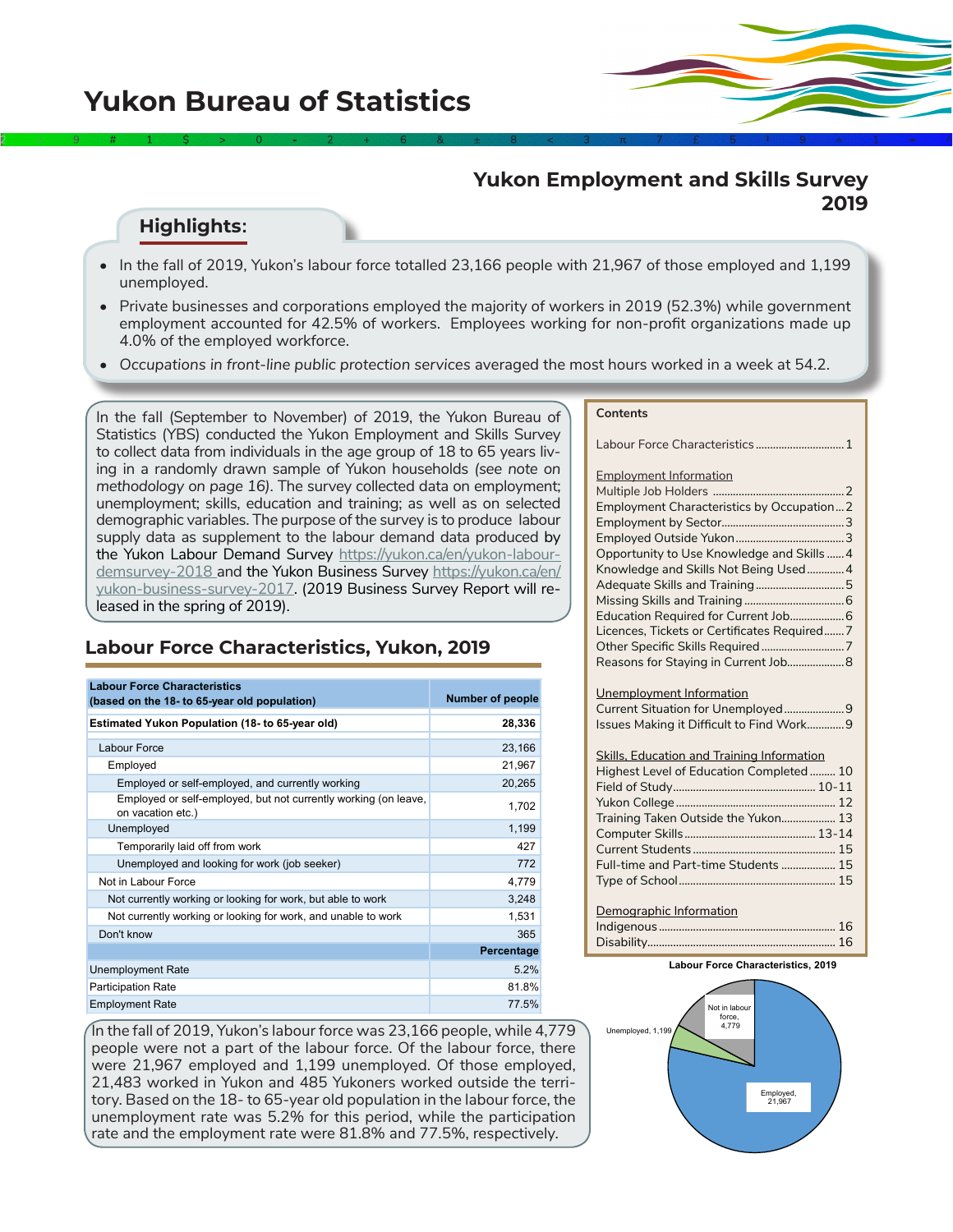### **EMPLOYMENT INFORMATION**

#### **Multiple Job Holders, Yukon, 2019**

 In the fall of 2019, the vast majority of employed Yukoners working in the Yukon, held only one job (78.7% or 16,896 people); 17.3% (3,716 people) held two jobs; 3.4% had three jobs (739 people); and 121 people, or 0.6%, held more than three jobs.



# **Employment Characteristics by Primary Job Occupation, Yukon, 2019**

| <b>NOC</b><br>Code | What is your job title?                                                                           | workers (working<br>in Yukon) | Number of Average hours<br>worked per<br>week <sup>1</sup> | <b>Currently on</b><br>leave or<br>vacation | Average<br>number of years | Average<br>hourly<br>wage |
|--------------------|---------------------------------------------------------------------------------------------------|-------------------------------|------------------------------------------------------------|---------------------------------------------|----------------------------|---------------------------|
| 00                 | Senior management occupations                                                                     | 251                           | 47.5                                                       | 13                                          | 8.2                        | \$46.18                   |
| $01 - 05$          | Specialized middle management occupations                                                         | 751                           | 42.2                                                       | 33                                          | 9.0                        | \$43.60                   |
| 06                 | Middle management occupations in retail and wholesale trade and customer services                 | 731                           | 48.5                                                       | 67                                          | 10.0                       | \$32.90                   |
| 07-09              | Middle management occupations in trades, transportation, production and utilities                 | 437                           | 44.6                                                       | 8                                           | 12.3                       | \$38.41                   |
| 11                 | Professional occupations in business and finance                                                  | 877                           | 41.6                                                       | 117                                         | 9.5                        | \$42.67                   |
| 12                 | Administrative and financial supervisors and administrative occupations                           | 1,267                         | 39.5                                                       | 84                                          | 5.0                        | \$32.28                   |
| 13                 | Finance, insurance and related business administrative occupations                                | 264                           | 31.3                                                       | $\overline{0}$                              | 9.1                        | \$24.62                   |
| 14                 | Office support occupations                                                                        | 945                           | 36.8                                                       | 180                                         | 8.1                        | \$28.53                   |
| 15                 | Distribution, tracking and scheduling co-ordination occupations                                   | 284                           | 42.4                                                       | 59                                          | 6.9                        | \$22.52                   |
| 21                 | Professional occupations in natural and applied sciences                                          | 563                           | 40.0                                                       | 63                                          | 6.8                        | \$40.66                   |
| 22                 | Technical occupations related to natural and applied sciences                                     | 931                           | 39.9                                                       | $\overline{0}$                              | 6.6                        | \$32.53                   |
| 30                 | Professional occupations in nursing                                                               | 459                           | 36.4                                                       | 44                                          | 5.3                        | \$48.64                   |
| 31                 | Professional occupations in health (except nursing)                                               | 376                           | 33.0                                                       | 72                                          | 7.3                        | \$71.87                   |
| 32                 | Technical occupations in health                                                                   | 298                           | 39.7                                                       | 62                                          | 9.1                        | \$41.43                   |
| 34                 | Assisting occupations in support of health services                                               | 534                           | 39.8                                                       | 56                                          | 11.6                       | \$29.73                   |
| 40                 | Professional occupations in education services                                                    | 689                           | 39.2                                                       | 41                                          | 6.7                        | \$39.75                   |
| 41                 | Professional occupations in law and social, community and government services                     | 1.931                         | 41.6                                                       | 122                                         | 7.7                        | \$44.45                   |
| 42                 | Paraprofessional occupations in legal, social, community and education services                   | 756                           | 43.7                                                       | 194                                         | 6.7                        | \$26.34                   |
| 43                 | Occupations in front-line public protection services                                              | 33                            | 54.2                                                       | $\overline{4}$                              | 10.3                       | \$36.37                   |
| 44                 | Care providers and educational, legal and public protection support occupations                   | 439                           | 37.0                                                       | 35                                          | 6.3                        | \$28.31                   |
| 51                 | Professional occupations in art and culture                                                       | 286                           | 35.8                                                       | 11                                          | 12.9                       | \$31.67                   |
| 52                 | Technical occupations in art, culture, recreation and sport                                       | 411                           | 36.1                                                       | 26                                          | 6.3                        | \$31.35                   |
| 62                 | Retail sales supervisors and specialized sales occupations                                        | 342                           | 47.1                                                       | $\overline{0}$                              | 3.1                        | \$19.54                   |
| 63                 | Service supervisors and specialized service occupations                                           | 678                           | 47.2                                                       | 106                                         | 7.9                        | \$20.32                   |
| 64                 | Sales representatives and salespersons - wholesale and retail trade                               | 565                           | 39.4                                                       | 45                                          | 6.2                        | \$19.78                   |
| 65                 | Service representatives and other customer and personal services occupations                      | 671                           | 35.1                                                       | 133                                         | 3.7                        | \$20.97                   |
| 66                 | Sales support occupations                                                                         | 747                           | 28.0                                                       | 87                                          | 7.6                        | \$17.51                   |
| 67                 | Service support and other service occupations, n.e.c.                                             | 1.138                         | 38.0                                                       | 39                                          | 5.0                        | \$19.48                   |
| 72                 | Industrial, electrical and construction trades                                                    | 1,142                         | 43.8                                                       | 83                                          | 8.2                        | \$33.49                   |
| 73                 | Maintenance and equipment operation trades                                                        | 726                           | 43.1                                                       | 29                                          | 6.3                        | \$36.53                   |
| 74                 | Other installers, repairers and servicers and material handlers                                   | 152                           | $\boldsymbol{x}$                                           | $\boldsymbol{x}$                            | $\boldsymbol{x}$           | $\boldsymbol{\mathsf{x}}$ |
| 75                 | Transport and heavy equipment operation and related maintenance occupations                       | 842                           | 46.6                                                       | 52                                          | 8.7                        | \$27.93                   |
| 76                 | Trades helpers, construction labourers and related occupations                                    | 251                           | 38.5                                                       | $\overline{0}$                              | 4.9                        | \$26.23                   |
| 82                 | Supervisors and technical occupations in natural resources, agriculture and related<br>production | 192                           | $\boldsymbol{\mathsf{x}}$                                  | $\boldsymbol{x}$                            | $\mathsf{x}$               | x                         |
| 84                 | Workers in natural resources, agriculture and related production                                  | 86                            | $\mathsf{x}$                                               | $\mathbf{x}$                                | $\mathbf{x}$               | $\boldsymbol{\mathsf{x}}$ |
| 86                 | Harvesting, landscaping and natural resources labourers                                           | 42                            | $\mathbf{x}$                                               | $\boldsymbol{x}$                            | $\mathsf{x}$               | X                         |
| 92                 | Processing, manufacturing and utilities supervisors and central control operators                 | 254                           | $\boldsymbol{x}$                                           | $\boldsymbol{x}$                            | $\boldsymbol{x}$           | $\boldsymbol{\mathsf{x}}$ |
| 94                 | Processing and manufacturing machine operators and related production workers                     | 26                            | $\boldsymbol{x}$                                           | $\boldsymbol{x}$                            | $\boldsymbol{x}$           | $\boldsymbol{x}$          |
| 95                 | Assemblers in manufacturing                                                                       | 57                            | $\boldsymbol{x}$                                           | $\boldsymbol{x}$                            | $\boldsymbol{x}$           | $\boldsymbol{\mathsf{x}}$ |
| 96                 | Labourers in processing, manufacturing and utilities                                              | 41                            | $\boldsymbol{x}$                                           | $\boldsymbol{\mathsf{x}}$                   | $\mathsf{x}$               | $\boldsymbol{\mathsf{x}}$ |
|                    | Unclassified                                                                                      | 17                            | $\mathbf{x}$                                               | $\boldsymbol{x}$                            | $\boldsymbol{x}$           | $\boldsymbol{\mathsf{x}}$ |
|                    | <b>Total</b>                                                                                      | 21.483                        | 40.4                                                       | 1.902                                       | 7.5                        | \$32.20                   |

 $x =$  suppressed n.e.c.= not elsewhere classified  $1$  All jobs combined

In the fall of 2019, workers employed in *Occupations in front-line public protection services* averaged the most hours worked per week at 54.2. *Middle management occupations in retail and wholesale trade and customer services* were second-highest at 48.5 hours, while *Sales support occupations* (28.0 hours) had the lowest. Yukon's overall average was 40.4 hours per week.

Workers in *Professional occupations in health (except nursing)* reported the highest average wage rate at \$71.87 per hour, and *Professional occupations in nursing* had the second-highest rate at \$48.64 per hour. Workers in *Sales support occupations* had the lowest average wage rate at \$17.51 per hour, while the overall average wage rate for Yukon workers was \$32.20 per hour.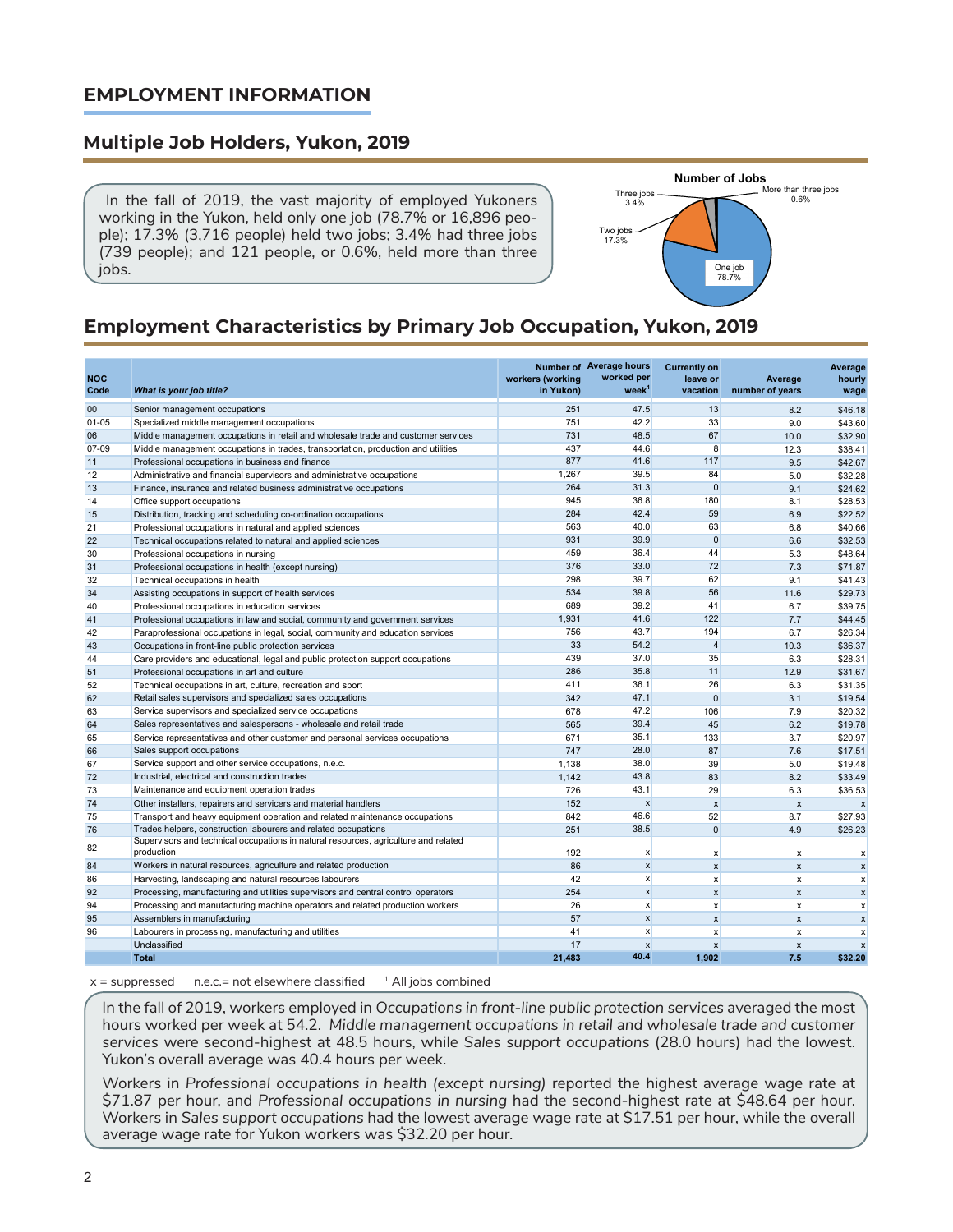## <span id="page-2-0"></span>**Employment by Sector, Yukon, 2019**



\* Includes First Nation development corporations.

\*\* Includes Crown Corporations (Yukon Energy Corp., Yukon Liquor Corp., etc.).

In the fall of 2019, the majority of workers (52.3%) were employed by a private business or corporation in their primary job, 4.0% were employed by non-profit organizations and 0.6% reported they were employed by *Other* employers.

Government employment accounted for 42.5% of the employed labour force, with over two-thirds of government workers (6,190, or 67.7%) employed by Yukon Government. First Nations governments employed 1,576 workers (17.2%), municipal governments employed 728 workers (8.0%) and the federal government employed 552 workers (6.0%).

| (Asked of those employed but not in Yukon) |               |           |
|--------------------------------------------|---------------|-----------|
| Why are you not employed in Yukon?         | <b>Number</b> | $\%$      |
|                                            |               |           |
| Shortage of available jobs (in general)    | 82            | 16.9%     |
| Student                                    | 76            | 15.7%     |
| Personal / family responsibilities         | 73            | 15.1%     |
| Shortage of jobs matching your skillset    | 38            | 7.8%      |
| <b>Other</b>                               | 215           | 44.3%     |
| Type of work is not available in Yukon     | 107           | 22.1%     |
| Clients are outside Yukon                  | 52            | 10.7%     |
| Pay is higher outside Yukon                | 15            | 3.1%      |
| Other                                      | 41            | 8.5%      |
| <b>Total</b>                               | 485           | $100.0\%$ |

## **Employed Outside Yukon, 2019**

In the fall of 2019, there were 485 Yukoners who reported, at the time of the survey, that they were employed but not in the Yukon. This accounted for 2.2% of all employed Yukoners.

The most common reason for not working in Yukon, was the *type of work not available in Yukon* (22.1%), while a *shortage of jobs (in general)* was the second most common response (16.9%).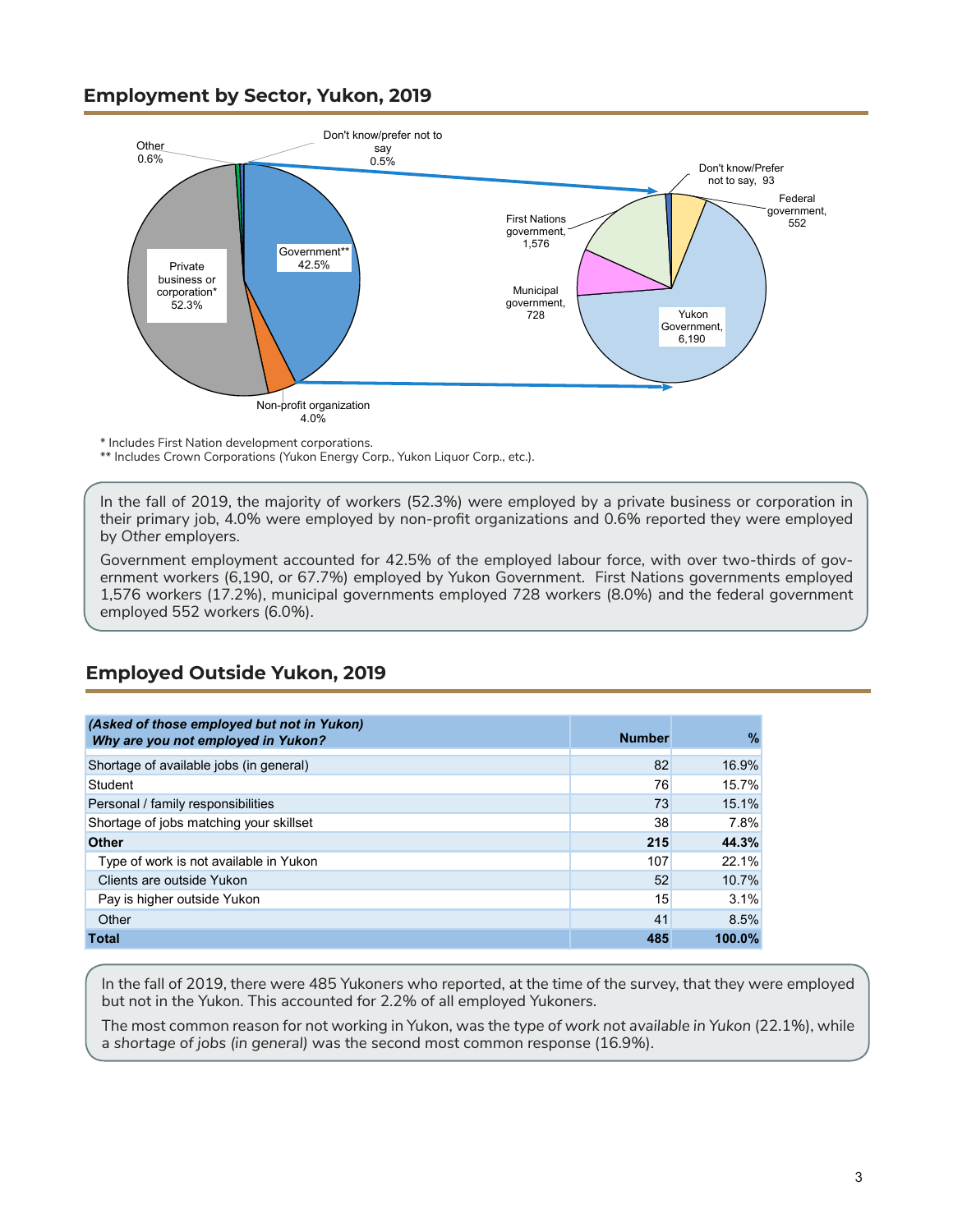## **Opportunity to Use Knowledge and Skills, Yukon, 2019**

|                    | In your current primary job, do you feel that you have enough opportunity to use the<br>knowledge and skills that you have?                    | Yes <sup>1</sup> |                           | No <sup>1</sup> |                  |
|--------------------|------------------------------------------------------------------------------------------------------------------------------------------------|------------------|---------------------------|-----------------|------------------|
| <b>NOC</b><br>Code | <b>Occupation</b>                                                                                                                              | <b>Number</b>    | %                         | <b>Number</b>   | %                |
| 00                 | Senior management occupations                                                                                                                  | 251              | 100.0%                    | $\Omega$        | 0.0%             |
| $01 - 05$          | Specialized middle management occupations                                                                                                      | 694              | 92.4%                     | 58              | 7.7%             |
| 06                 | Middle management occupations in retail and wholesale trade and customer<br>services                                                           | 668              | 91.4%                     | 61              | 8.3%             |
| $07-09$            | Middle management occupations in trades, transportation, production and utilities                                                              | 429              | 98.2%                     | 8               | 1.8%             |
| 11                 | Professional occupations in business and finance                                                                                               | 815              | 92.9%                     | 22              | 2.5%             |
| 12                 | Administrative and financial supervisors and administrative occupations                                                                        | 1.153            | 91.0%                     | 71              | 5.6%             |
| 13                 | Finance, insurance and related business administrative occupations                                                                             | 264              | 100.0%                    | $\Omega$        | 0.0%             |
| 14                 | Office support occupations                                                                                                                     | 879              | 93.0%                     | 37              | 3.9%             |
| 15                 | Distribution, tracking and scheduling co-ordination occupations                                                                                | 249              | 87.7%                     | 35              | 12.3%            |
| 21                 | Professional occupations in natural and applied sciences                                                                                       | 496              | 88.1%                     | 62              | 11.0%            |
| 22                 | Technical occupations related to natural and applied sciences                                                                                  | 847              | 91.0%                     | 84              | 9.0%             |
| 30                 | Professional occupations in nursing                                                                                                            | 416              | 90.6%                     | 44              | 9.6%             |
| 31                 | Professional occupations in health (except nursing)                                                                                            | 296              | 78.7%                     | 37              | 9.8%             |
| 32                 | Technical occupations in health                                                                                                                | 229              | 76.8%                     | 63              | 21.1%            |
| 34                 | Assisting occupations in support of health services                                                                                            | 534              | 100.0%                    | $\mathbf 0$     | 0.0%             |
| 40                 | Professional occupations in education services                                                                                                 | 570              | 82.7%                     | 104             | 15.1%            |
| 41                 | Professional occupations in law and social, community and government services                                                                  | 1,615            | 83.6%                     | 291             | 15.1%            |
| 42                 | Paraprofessional occupations in legal, social, community and education services                                                                | 701              | 92.7%                     | 13              | 1.7%             |
| 43                 | Occupations in front-line public protection services                                                                                           | 33               | 100.0%                    | $\mathbf{0}$    | 0.0%             |
| 44                 | Care providers and educational, legal and public protection support occupations                                                                | 318              | 72.4%                     | 108             | 24.6%            |
| 51                 | Professional occupations in art and culture                                                                                                    | 275              | 96.2%                     | 11              | 3.8%             |
| 52                 | Technical occupations in art, culture, recreation and sport                                                                                    | 342              | 83.2%                     | 69              | 16.8%            |
| 62                 | Retail sales supervisors and specialized sales occupations                                                                                     | 342              | 100.0%                    | $\mathbf{0}$    | 0.0%             |
| 63                 | Service supervisors and specialized service occupations                                                                                        | 506              | 74.6%                     | 172             | 25.4%            |
| 64                 | Sales representatives and salespersons - wholesale and retail trade                                                                            | 443              | 78.4%                     | 23              | 4.1%             |
| 65                 | Service representatives and other customer and personal services occupations                                                                   | 580              | 86.4%                     | 64              | 9.5%             |
| 66                 | Sales support occupations                                                                                                                      | 660              | 88.4%                     | 87              | 11.6%            |
| 67                 | Service support and other service occupations, n.e.c.                                                                                          | 899              | 79.0%                     | 166             | 14.6%            |
| 72                 | Industrial, electrical and construction trades                                                                                                 | 994              | 87.0%                     | 124             | 10.9%            |
| 73                 | Maintenance and equipment operation trades                                                                                                     | 629              | 86.6%                     | 97              | 13.4%            |
| 74<br>75           | Other installers, repairers and servicers and material handlers<br>Transport and heavy equipment operation and related maintenance occupations | $\mathbf{x}$     | $\boldsymbol{\mathsf{x}}$ | $\mathsf{x}$    | $\mathbf{x}$     |
| 76                 | Trades helpers, construction labourers and related occupations                                                                                 | 768<br>225       | 91.2%<br>89.6%            | 65<br>$\Omega$  | 7.7%<br>0.0%     |
|                    |                                                                                                                                                |                  |                           |                 |                  |
| 82                 | Supervisors and technical occupations in natural resources, agriculture and<br>related production                                              | $\mathsf{x}$     | X                         | x               | X                |
| 84                 | Workers in natural resources, agriculture and related production                                                                               | $\mathbf{x}$     | $\mathbf{x}$              | $\mathsf{x}$    | $\boldsymbol{x}$ |
| 86                 | Harvesting, landscaping and natural resources labourers                                                                                        | $\mathsf{x}$     | $\mathbf{x}$              | x               | x                |
| 92                 | Processing, manufacturing and utilities supervisors and central control operators                                                              | $\mathbf{x}$     | $\mathbf{x}$              | X               | x                |
| 94                 | Processing and manufacturing machine operators and related production workers                                                                  | $\mathbf{x}$     | $\boldsymbol{\mathsf{x}}$ | x               | $\mathsf{x}$     |
| 95                 | Assemblers in manufacturing                                                                                                                    | $\boldsymbol{x}$ | $\mathsf{x}$              | X               | x                |
| 96                 | Labourers in processing, manufacturing and utilities                                                                                           | $\mathbf{x}$     | $\mathsf{x}$              | X               | x                |
|                    | <b>Total</b>                                                                                                                                   | 18.855           | 87.8%                     | 2.101           | 9.8%             |

Overall, 87.8% of respondents felt they **did** have enough opportunity to use the knowledge and skills they had in their primary job. There were five<br>occupation categories occupation where all respondents reported they **did** have enough opportunity to use the knowledge and skills they have.

The occupation with the highest proportion of workers who **did not** feel they had enough opportunity to use the skills and knowledge they had, was *Service supervisors and specialized service occupations* (25.4%) followed by *Care providers and educational, legal and public protection support occupations* (24.6%).

1 The sum of the *Yes* and *No* answers may not total 100% because of respondents who *didn't know*  or *preferred not to say* are not displayed.

 $n \cdot c = \text{not}$  elsewhere classified.

#### **Knowledge and Skills Not Being Used, Yukon, 2019**

| What knowledge or skills are not being used in your<br>current primary job? (Please list up to three items). | Number of<br>responses* | $%$ of all<br>responses |
|--------------------------------------------------------------------------------------------------------------|-------------------------|-------------------------|
| Leadership and communication skills                                                                          | 428                     | 12.8%                   |
| Teaching and education related skills                                                                        | 306                     | 9.2%                    |
| Computer and technical skills                                                                                | 304                     | 9.1%                    |
| Business and admin related skills                                                                            | 299                     | 8.9%                    |
| Healthcare related skills                                                                                    | 262                     | 7.8%                    |
| Transportation related skills                                                                                | 242                     | 7.2%                    |
| Culinary related skills                                                                                      | 237                     | 7.1%                    |
| Trade related skills                                                                                         | 223                     | 6.7%                    |
| Productivity and efficiency skills                                                                           | 195                     | 5.8%                    |
| Art related skills                                                                                           | 159                     | 4.8%                    |
| Social science, arts and creative skills                                                                     | 121                     | 3.6%                    |
| Scientific skills                                                                                            | 82                      | 2.5%                    |
| Law related skills                                                                                           | 64                      | 1.9%                    |
| Other                                                                                                        | 420                     | 12.6%                   |
| <b>Total responses</b>                                                                                       | 3,342                   | 100.0%                  |

About 1 in 10 Yukoners (9.8%) felt that they had knowledge or skills that were not being used in their current primary jobs. The most common response to this question was *Leadership and communication skills* with 12.8% of all responses. The *Other* category included *farming, wilderness training, meditation, yoga, white water river guide, sailing, etc.*

*\* Multiple responses could be given*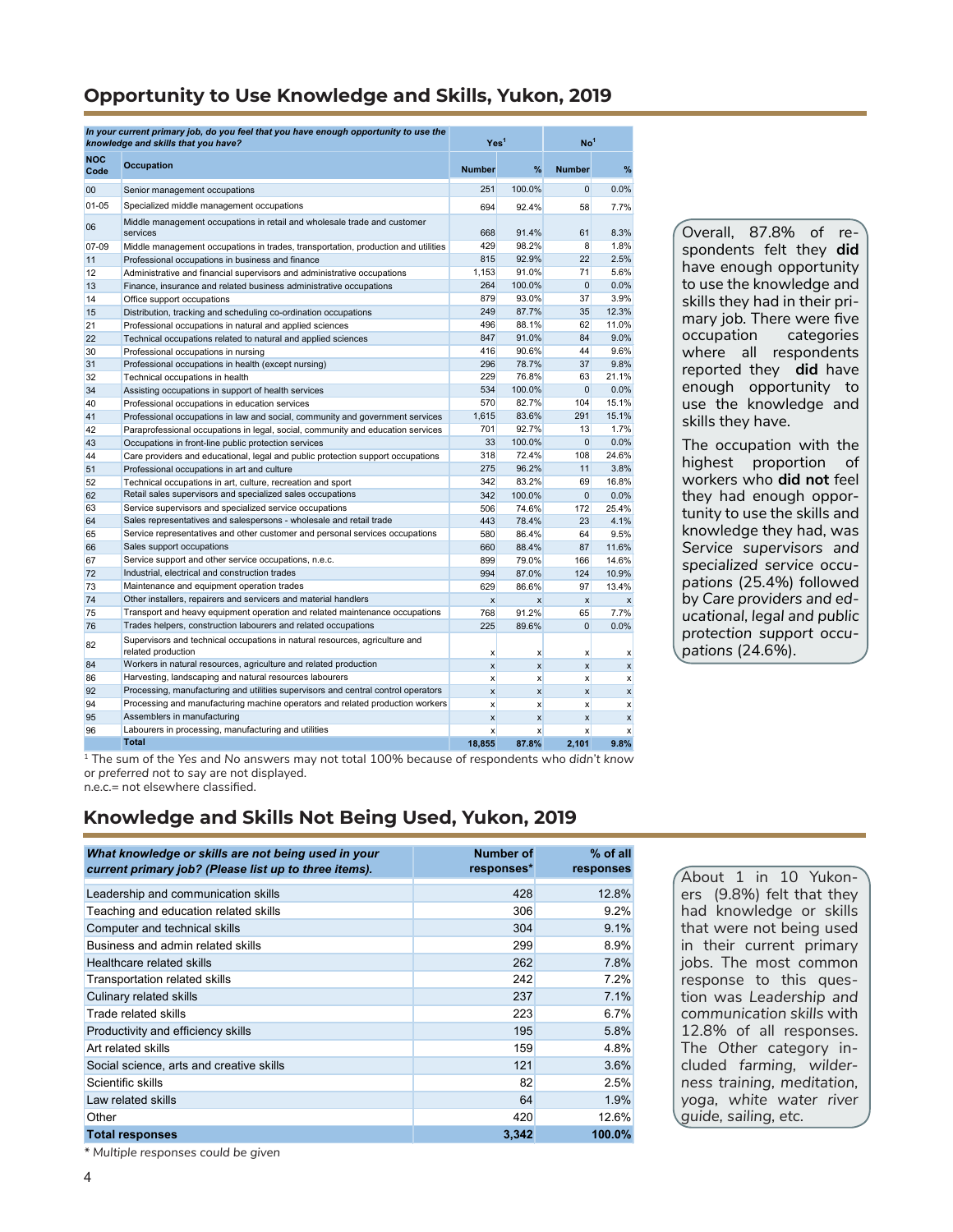## <span id="page-4-0"></span>**Adequate Skills and Training, Yukon, 2019**

| primary job?       | Do you feel adequately skilled and trained for your current                                       | Yes <sup>1</sup> |              | No <sup>1</sup>    |                  |
|--------------------|---------------------------------------------------------------------------------------------------|------------------|--------------|--------------------|------------------|
| <b>NOC</b><br>Code | <b>Occupation</b>                                                                                 | <b>Number</b>    | %            | <b>Number</b>      | %                |
| 00                 | Senior management occupations                                                                     | 249              | 99.2%        | 3                  | 1.2%             |
| $01 - 05$          | Specialized middle management occupations                                                         | 689              | 91.7%        | 63                 | 8.4%             |
| 06                 | Middle management occupations in retail and wholesale trade<br>and customer services              | 680              | 93.0%        | 33                 | 4.5%             |
| 07-09              | Middle management occupations in trades, transportation,<br>production and utilities              | 429              | 98.2%        | 8                  | 1.8%             |
| 11                 | Professional occupations in business and finance                                                  | 862              | 98.3%        | 0                  | 0.0%             |
| 12                 | Administrative and financial supervisors and administrative<br>occupations                        | 1,024            | 80.8%        | 196                | 15.5%            |
| 13                 | Finance, insurance and related business administrative<br>occupations                             | 264              | 100.0%       | $\mathbf{0}$       | 0.0%             |
| 14                 | Office support occupations                                                                        | 846              | 89.5%        | 74                 | 7.8%             |
| 15                 | Distribution, tracking and scheduling co-ordination occupations                                   | 275              | 96.8%        | 9                  | 3.2%             |
| 21                 | Professional occupations in natural and applied sciences                                          | 521              | 92.5%        | 43                 | 7.6%             |
| 22                 | Technical occupations related to natural and applied sciences                                     | 831              | 89.3%        | 100                | 10.7%            |
| 30                 | Professional occupations in nursing                                                               | 402              | 87.6%        | 57                 | 12.4%            |
| 31                 | Professional occupations in health (except nursing)                                               | 316              | 84.0%        | 17                 | 4.5%             |
| 32                 | Technical occupations in health                                                                   | 270              | 90.6%        | 11                 | 3.7%             |
| 34                 | Assisting occupations in support of health services                                               | 534              | 100.0%       | $\mathbf{0}$       | 0.0%             |
| 40                 | Professional occupations in education services                                                    | 643              | 93.3%        | 29                 | 4.2%             |
| 41                 | Professional occupations in law and social, community and<br>government services                  | 1,711            | 88.6%        | 133                | 6.9%             |
| 42                 | Paraprofessional occupations in legal, social, community and<br>education services                | 756              | 100.0%       | 0                  | 0.0%             |
| 43                 | Occupations in front-line public protection services                                              | 33               | 100.0%       | $\mathbf 0$        | 0.0%             |
| 44                 | Care providers and educational, legal and public protection<br>support occupations                | 406              | 92.5%        | 33                 | 7.5%             |
| 51                 | Professional occupations in art and culture                                                       | 267              | 93.4%        | 19                 | 6.6%             |
| 52                 | Technical occupations in art, culture, recreation and sport                                       | 411              | 100.0%       | 0                  | 0.0%             |
| 62                 | Retail sales supervisors and specialized sales occupations                                        | 342              | 100.0%       | $\mathbf 0$        | 0.0%             |
| 63                 | Service supervisors and specialized service occupations                                           | 636              | 93.8%        | 0                  | 0.0%             |
| 64                 | Sales representatives and salespersons - wholesale and retail<br>trade                            | 526              | 93.1%        | 39                 | 6.9%             |
| 65                 | Service representatives and other customer and personal<br>services occupations                   | 623              | 92.8%        | 49                 | 7.3%             |
| 66                 | Sales support occupations                                                                         | 747              | 100.0%       | 0                  | 0.0%             |
| 67                 | Service support and other service occupations, n.e.c.                                             | 1.056            | 92.8%        | 32                 | 2.8%             |
| 72                 | Industrial, electrical and construction trades                                                    | 1,100            | 96.3%        | 42                 | 3.7%             |
| 73                 | Maintenance and equipment operation trades                                                        | 714              | 98.3%        | 13                 | 1.8%             |
| 74                 | Other installers, repairers and servicers and material handlers                                   | x                | x            | $\pmb{\mathsf{x}}$ | $\boldsymbol{x}$ |
| 75                 | Transport and heavy equipment operation and related<br>maintenance occupations                    | 789              | 93.7%        | 43                 | 5.1%             |
| 76                 | Trades helpers, construction labourers and related occupations                                    | 237              | 94.4%        | $\overline{0}$     | $0.0\%$          |
| 82                 | Supervisors and technical occupations in natural resources,<br>agriculture and related production | x                | X            | $\boldsymbol{x}$   | X                |
| 84                 | Workers in natural resources, agriculture and related production                                  | x                | $\mathsf{x}$ | x                  | $\boldsymbol{x}$ |
| 86                 | Harvesting, landscaping and natural resources labourers                                           | x                | X            | x                  | $\boldsymbol{x}$ |
| 92                 | Processing, manufacturing and utilities supervisors and central<br>control operators              | x                | x            | $\boldsymbol{x}$   | x                |
| 94                 | Processing and manufacturing machine operators and related<br>production workers                  | x                | X            | x                  | X                |
| 95                 | Assemblers in manufacturing                                                                       | x                | x            | x                  | x                |
| 96                 | Labourers in processing, manufacturing and utilities                                              | x                | x            | $\boldsymbol{x}$   | $\boldsymbol{x}$ |
|                    | <b>Total</b>                                                                                      | 19,959           | 92.9%        | 1,137              | 5.3%             |

Overall, 92.9% of respondents felt they **did** have adequate skills and training for their current primary job. There were seven occupation categories where all respondents reported they were adequately skilled and trained for their current jobs.

The occupation with the highest proportion of workers who **did not** feel they were adequately skilled and trained for their current job was *Administrative and financial supervisors and administrative occupations* with 15.5% of workers reported not adequately skilled or trained for their primary jobs.

*Professional occupations in nursing* was second-highest occupation category with 12.4% of workers in this occupation reported they **did not** feel adequately skilled and trained for their current primary jobs.

1 The sum of the *Yes* and *No* answers may not total 100% because of respondents who *didn't know*  or *preferred not to say* are not displayed.

n.e.c.= not elsewhere classified.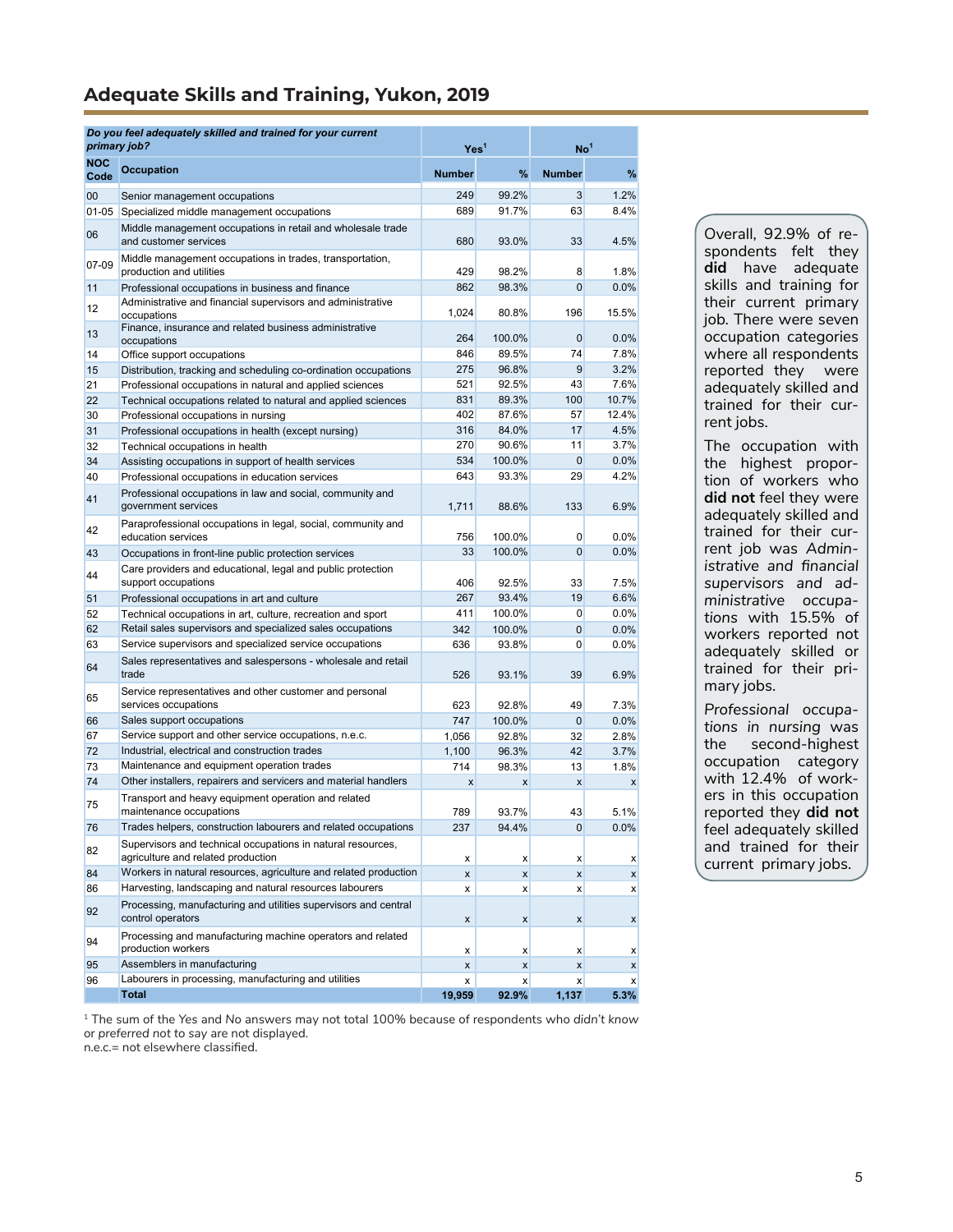#### **Missing Skills and Training, Yukon, 2019**

| What skills or training do you feel you are missing for your<br>current primary job? (Please list up to three items). | <b>Number of</b><br>responses* | % of all<br>responses |
|-----------------------------------------------------------------------------------------------------------------------|--------------------------------|-----------------------|
| Leadership and communication skills                                                                                   | 278                            | 18.4%                 |
| <b>Technical skills</b>                                                                                               | 276                            | 18.3%                 |
| Trade related skills                                                                                                  | 201                            | 13.3%                 |
| Computer related skills                                                                                               | 177                            | 11.7%                 |
| Business and admin related skills                                                                                     | 115                            | 7.6%                  |
| Teaching and education related skills                                                                                 | 111                            | 7.3%                  |
| Analytical, trouble-shooting, problem-solving skills                                                                  | 97                             | 6.4%                  |
| Healthcare related skills                                                                                             | 83                             | 5.5%                  |
| Other skills                                                                                                          | 174                            | 11.5%                 |
| <b>Total responses</b>                                                                                                | 1.512                          | 100.0%                |

The highest proportion of all responses given for what skills or training were missing in their current primary jobs, was in *Leadership and communication skills* (18.4%), followed by *Technical skills* (18.3%).

*\* Multiple responses could be given.*

#### **Education Required for Current Primary Job, Yukon, 2019**

| If they were applying today, what minimum educational<br>qualification, if any, would someone need to get the type of |               |        |
|-----------------------------------------------------------------------------------------------------------------------|---------------|--------|
| primary job you have now?                                                                                             | <b>Number</b> | %      |
| No formal education                                                                                                   | 1,629         | 7.6%   |
| Some elementary school                                                                                                | 108           | 0.5%   |
| Some high school                                                                                                      | 1,036         | 4.8%   |
| High school diploma or certificate                                                                                    | 6,117         | 28.5%  |
| GED (General Education Diploma) or equivalent                                                                         | 135           | 0.6%   |
| Some college                                                                                                          | 504           | 2.3%   |
| 1-year college certificate                                                                                            | 1,267         | 5.9%   |
| 2-year college diploma                                                                                                | 1,338         | 6.2%   |
| 4-year college diploma                                                                                                | 199           | 0.9%   |
| Some trades or technical training                                                                                     | 514           | 2.4%   |
| Trades or technical certificate                                                                                       | 523           | 2.4%   |
| Trades or technical diploma                                                                                           | 618           | 2.9%   |
| Apprenticeship                                                                                                        | 590           | 2.7%   |
| Some university                                                                                                       | 205           | 1.0%   |
| Bachelor's degree                                                                                                     | 3.674         | 17.1%  |
| Master's degree                                                                                                       | 788           | 3.7%   |
| Doctoral degree                                                                                                       | 103           | 0.5%   |
| Professional degree (medical, law, etc.)                                                                              | 121           | 0.6%   |
| Other                                                                                                                 | 563           | 2.6%   |
| Don't know                                                                                                            | 1,326         | 6.2%   |
| Prefer not to say                                                                                                     | 122           | 0.6%   |
| <b>Total</b>                                                                                                          | 21,483        | 100.0% |

Respondents were asked what minimum level of education would be required to get the type of primary job they currently have. The highest proportion of current primary jobs would require a *High school diploma or certificate* (28.5%)*,* followed by a *Bachelor's degree* (17.1%). A *Master's degree* would be required for 3.7% of current primary jobs, while a *Professional degree* would be required for 0.6%.

There were 2,773 jobs, or 12.9%, that would require less than a *High school diploma or certificate.*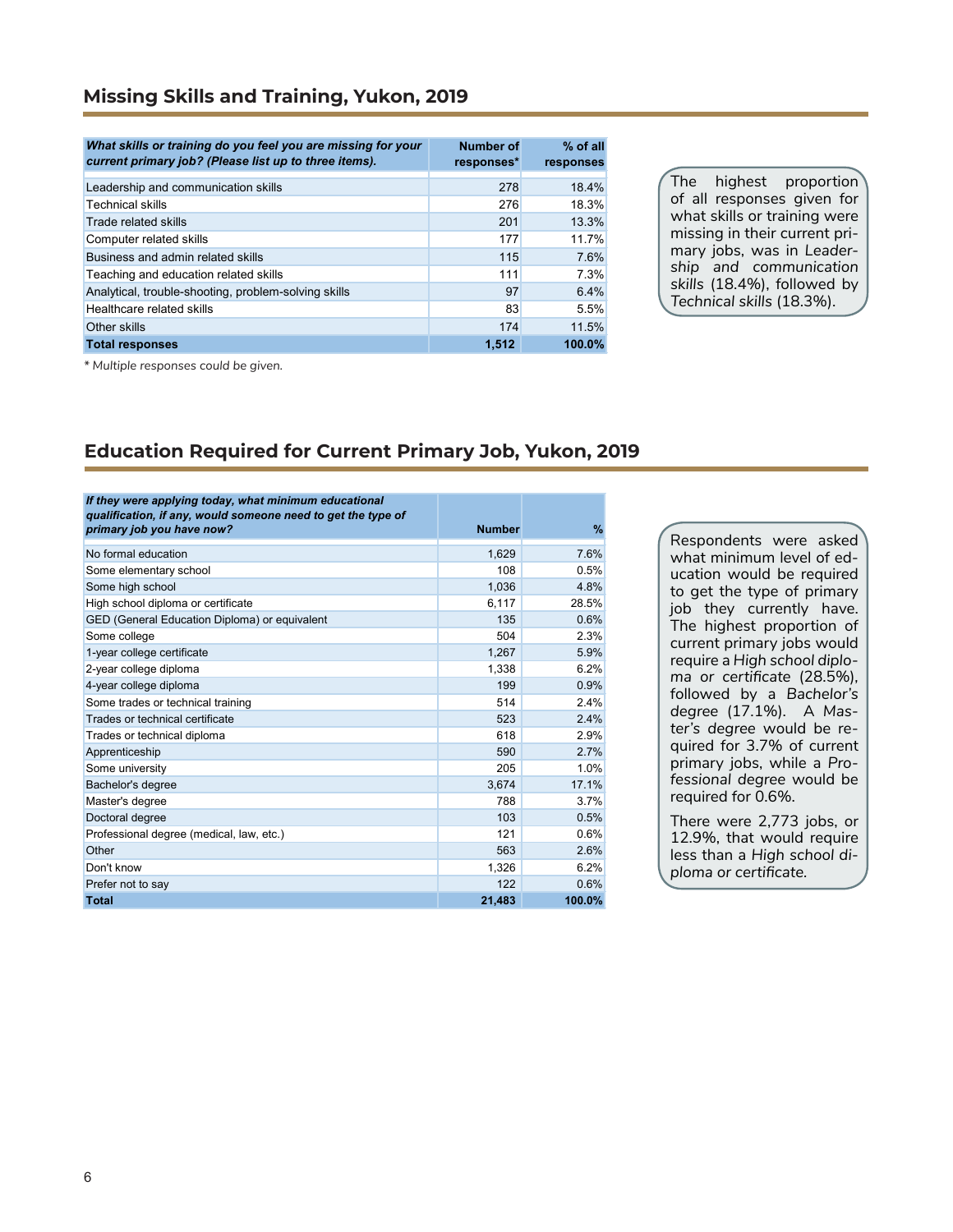### **Licences, Tickets or Certificates Required for Current Job, Yukon, 2019**

*Are there any licences, tickets or certificates required for your current primary job?* 



In the fall of 2019, about half (50.2%) of the current primary jobs required a licence, ticket or certificate. The most common reported requirement was for *CPR and/or First Aid* (16.0%) followed by various classes of *Driver's Licences*  (15.0%)*. Workplace health and safety l*icences, tickets or certificates were the next most common reported requirement at 14.7%. The *Other* category included a variety of job-specific licences, tickets or certificates etc.

| Are there any licences, tickets or certificates required for your<br>current primary job? Please list up to 5 licences, tickets or<br>certificates. | Number of<br>responses* | $%$ of all<br>responses |
|-----------------------------------------------------------------------------------------------------------------------------------------------------|-------------------------|-------------------------|
| <b>CPR and/or First Aid</b>                                                                                                                         | 3,486                   | 16.0%                   |
| Class 1-5 Driver's Licence and/or air brakes certificate                                                                                            | 3,274                   | 15.0%                   |
| Workplace health and safety related                                                                                                                 | 3,214                   | 14.7%                   |
| Trade related                                                                                                                                       | 3,043                   | 13.9%                   |
| Health related certificates                                                                                                                         | 1,859                   | 8.5%                    |
| Professional certification                                                                                                                          | 1.276                   | 5.8%                    |
| Food and bar safety                                                                                                                                 | 975                     | 4.5%                    |
| Business and administration                                                                                                                         | 849                     | 3.9%                    |
| Law related                                                                                                                                         | 778                     | 3.6%                    |
| Teacher and/or other education related certificate                                                                                                  | 642                     | 2.9%                    |
| Transportation related (other than driver's licence)                                                                                                | 335                     | 1.5%                    |
| Leadership and communication                                                                                                                        | 319                     | 1.5%                    |
| Activities and tourism related                                                                                                                      | 231                     | 1.1%                    |
| Other                                                                                                                                               | 1,563                   | 7.2%                    |
| <b>Total responses</b>                                                                                                                              | 21,844                  | 100.0%                  |

*\* Multiple responses could be given.*

# **Other Specific Skills Required for Current Job, Yukon, 2019**

| Are there any other specific skills required for your current primary<br>job? Please list up to 5 key skills. | Number of<br>responses* | $%$ of all<br>responses |
|---------------------------------------------------------------------------------------------------------------|-------------------------|-------------------------|
| Leadership and communication skills                                                                           | 7,293                   | 24.7%                   |
| Computer related skills                                                                                       | 4,137                   | 14.0%                   |
| Soft skills                                                                                                   | 3,815                   | 12.9%                   |
| Business and admin related skills                                                                             | 3,296                   | 11.1%                   |
| Analytical, trouble-shooting, problem-solving skills                                                          | 1,385                   | 4.7%                    |
| Suitability for the job (flexibility, physical fitness)                                                       | 1,096                   | 3.7%                    |
| Healthcare related skills                                                                                     | 1,040                   | 3.5%                    |
| Trade related skills                                                                                          | 872                     | 2.9%                    |
| Experience in the field                                                                                       | 478                     | 1.6%                    |
| Teaching and education related skills                                                                         | 469                     | 1.6%                    |
| Health and safety related skills                                                                              | 429                     | 1.5%                    |
| I aw related skills                                                                                           | 416                     | 1.4%                    |
| <b>Transportation related skills</b>                                                                          | 291                     | 1.0%                    |
| Social science, arts and creative skills                                                                      | 282                     | 1.0%                    |
| Technical skills                                                                                              | 223                     | 0.8%                    |
| Scientific skills                                                                                             | 117                     | 0.4%                    |
| Food handling skills                                                                                          | 68                      | 0.2%                    |
| Other skills                                                                                                  | 3,862                   | 13.1%                   |
| <b>Total responses</b>                                                                                        | 29,568                  | 100.0%                  |

Over half (51.7%) of the respondents indicated they did require other specific skills for their current primary job. When asked what other specific skills were required, the most common response was *Leadership and communication skills* with 24.7% of all responses, followed by *Computer related skills* at 14.0% of responses. Responses in the *Other* category included *outdoor skills, industryspecific skills / knowledge, fitness, etc.*

*\* Multiple responses could be given.*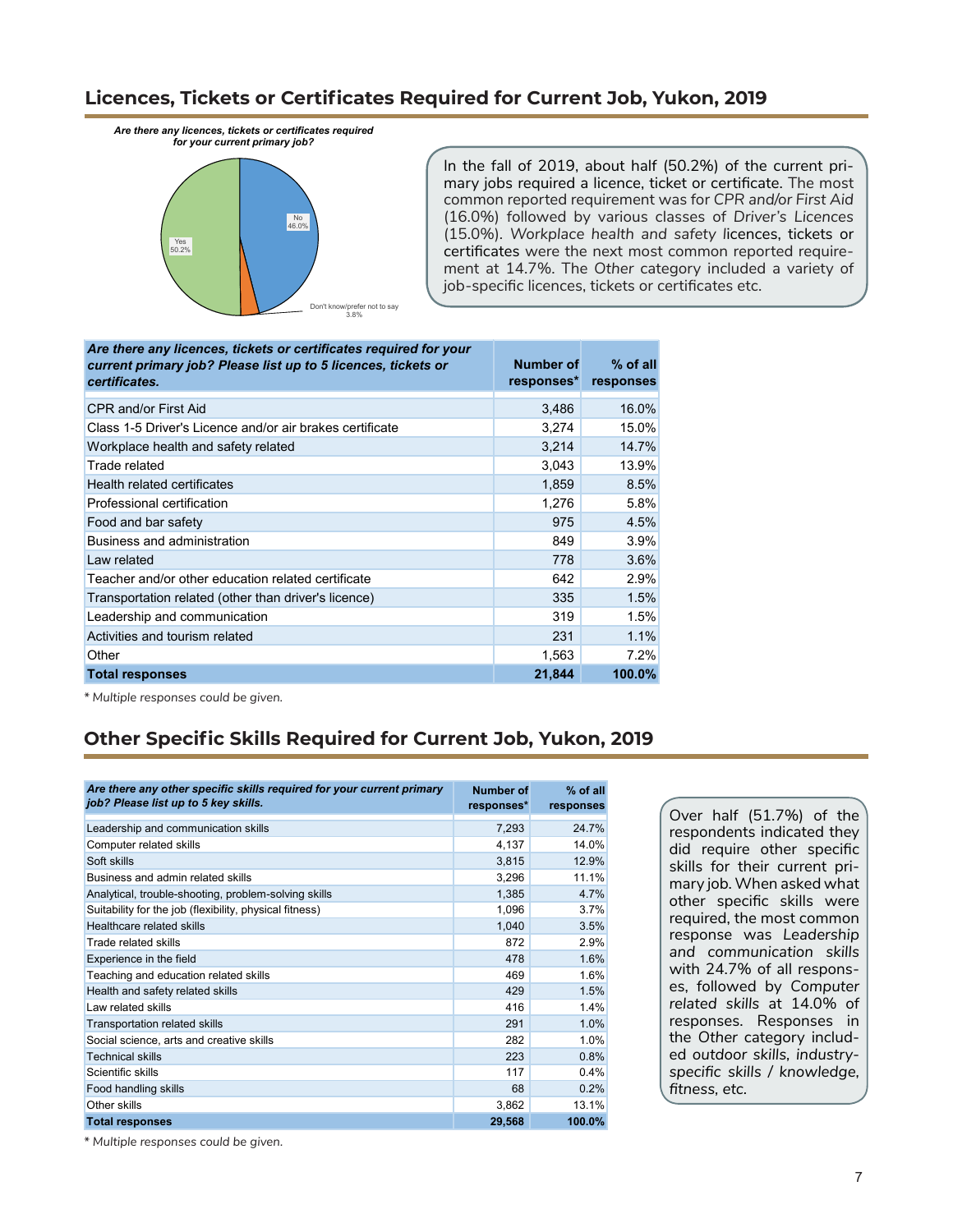#### **Top Reasons for Staying in Current Primary Job, Yukon, 2019**

| What are your top reasons for staying in your current<br>primary job? (Check all that apply). | Number of<br>responses* | $%$ of all<br>responses |
|-----------------------------------------------------------------------------------------------|-------------------------|-------------------------|
| Enjoyable and/or meaningful work                                                              | 12,646                  | 21.1%                   |
| Pay                                                                                           | 8.792                   | 14.7%                   |
| Working with great people and/or good work environment                                        | 7.973                   | 13.3%                   |
| Job suitability / flexibility of hours                                                        | 6.644                   | 11.1%                   |
| Being recognized, valued and respected                                                        | 6,222                   | 10.4%                   |
| <b>Benefits</b>                                                                               | 5,188                   | 8.7%                    |
| Supportive management / good boss                                                             | 4,861                   | 8.1%                    |
| Job location                                                                                  | 3,329                   | 5.6%                    |
| Career growth opportunities                                                                   | 3.013                   | 5.0%                    |
| Unable to find other work                                                                     | 837                     | 1.4%                    |
| Other                                                                                         | 386                     | 0.6%                    |
| <b>Total responses</b>                                                                        | 59,891                  | 100.0%                  |

*Enjoyable and/or meaningful work* was the most common response when respondents were asked to provide the top reasons for staying in their current primary job*,* accounting for 21.1% of all responses, followed by *Pay* (14.7%) and *Working with great people and/or good work environment* (13.3%).

*\* Multiple responses could be given.*

#### **Most Important Reason for Staying in Current Primary Job, Yukon, 2019**

| Of those reasons, which one is the most important to you? |               |        |
|-----------------------------------------------------------|---------------|--------|
| (Choose only one).                                        | <b>Number</b> | %      |
| Enjoyable and/or meaningful work                          | 7,135         | 35.5%  |
| Pay                                                       | 2,895         | 14.4%  |
| Working with great people and/or good work environment    | 2,793         | 13.9%  |
| Job suitability / flexibility of hours                    | 2,407         | 12.0%  |
| Supportive management / good boss                         | 1,097         | 5.5%   |
| <b>Benefits</b>                                           | 1.073         | 5.3%   |
| Career growth opportunities                               | 785           | 3.9%   |
| Job location                                              | 677           | 3.4%   |
| Unable to find other work                                 | 384           | 1.9%   |
| Being recognized, valued and respected                    | 307           | 1.5%   |
| Other                                                     | 573           | 2.8%   |
| Total*                                                    | 20,126        | 100.0% |

*W*hen respondents were further asked which one of the reasons was most important to them, *Enjoyable and meaningful work*  ranked number one (35.5%); *Pay*  ranked number two with 14.4% of responses.

\* Does not include respondents who *didn't know*, or *preferred not to say.*

| The number one re-<br>sponse for the most          | Of those reasons, which one is the most<br>important to you? (Choose only one). | Government' | Non-profit<br>organization | <b>Private business or</b><br>corporation (including FN<br>development corps) |
|----------------------------------------------------|---------------------------------------------------------------------------------|-------------|----------------------------|-------------------------------------------------------------------------------|
| important reason<br>to                             | Enjoyable and/or meaningful work                                                | 32.0%       | 48.1%                      | 30.2%                                                                         |
| stay at their primary                              | Pay                                                                             | 16.3%       | 12.9%                      | 13.1%                                                                         |
| current job for all types<br>of workers was Enjoy- | Working with great people and/or good work<br>environment                       | 14.8%       | 10.2%                      | 12.5%                                                                         |
|                                                    | Job suitability / flexibility of hours                                          | 8.7%        | 10.5%                      | 13.4%                                                                         |
| able and/or meaning-                               | <b>Benefits</b>                                                                 | 8.0%        | 0.0%                       | 1.8%                                                                          |
| ful work. Almost half                              | Supportive management / good boss                                               | 3.1%        | 1.0%                       | 7.8%                                                                          |
| (48.1%) of the workers                             | Job location                                                                    | 3.0%        | 0.0%                       | 2.5%                                                                          |
| employed by non-profit                             | Unable to find other work                                                       | 2.5%        | 0.1%                       | 1.6%                                                                          |
| organizations<br>ranked                            | Career growth opportunities                                                     | 2.5%        | 12.9%                      | 4.4%                                                                          |
| this as their number                               | Being recognized, valued and respected                                          | 1.6%        | 2.3%                       | 1.4%                                                                          |
| one reason for staying                             | Other                                                                           | 7.5%        | 2.0%                       | 11.4%                                                                         |
| at their current job.                              | Total <sup>2</sup>                                                              | 100.0%      | 100.0%                     | 100.0%                                                                        |
|                                                    | Includes Crown Corporations (Yukon Energy Corp., Yukon Liquor Corp. etc.).      |             |                            |                                                                               |

2 Does not include respondents who *didn't know*, or *preferred not to say.*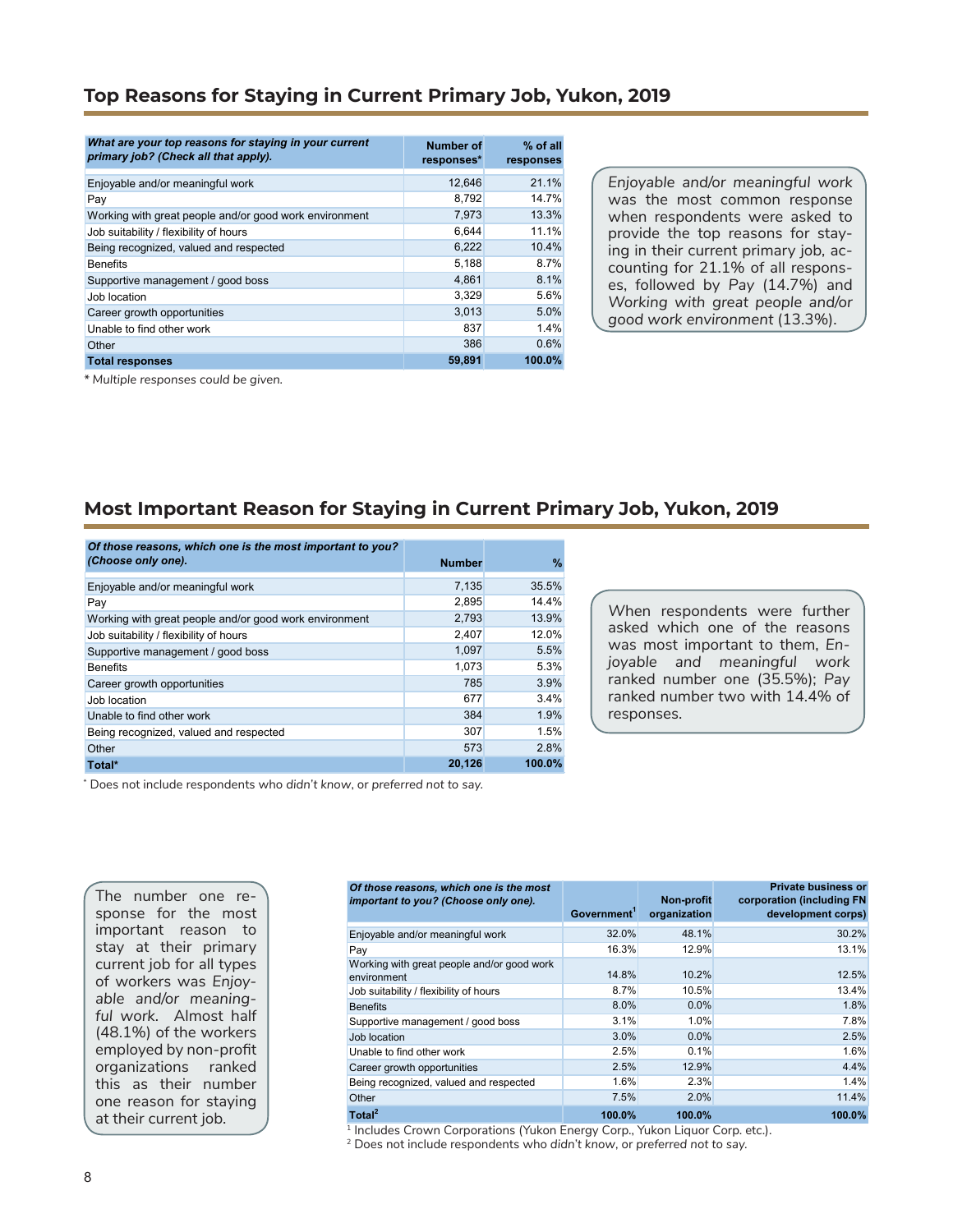#### **UNEMPLOYMENT INFORMATION**

#### **Current Situation For Those Unemployed, Yukon, 2019**

| (For those who reported being unemployed or not in the<br>labour force) |            |            |
|-------------------------------------------------------------------------|------------|------------|
| Which of the following best describes your situation?                   | Number of  | $%$ of all |
| (Check all that apply).                                                 | responses* | responses  |
| Retired                                                                 | 1,824      | 30.5%      |
| Student                                                                 | 912        | 15.2%      |
| Own illness, injury or disability                                       | 828        | 13.8%      |
| Seeking employment                                                      | 792        | 13.2%      |
| Awaiting recall from seasonal layoff                                    | 587        | 9.8%       |
| Caring for own children                                                 | 472        | 7.9%       |
| Other personal or family responsibilities                               | 298        | 5.0%       |
| Caring for elder relative                                               | 59         | 1.0%       |
| Awaiting recall from layoff due to business conditions                  | 55         | 0.9%       |
| Other                                                                   | 161        | 2.7%       |
| Does not want to work                                                   | 145        | 2.4%       |
| Starting a new job soon                                                 | 16         | 0.3%       |
| <b>Total Responses</b>                                                  | 5,988      | 100.0%     |

For those respondents who reported not having a job, the top reason for not working was that they were *Retired* (30.5%). *Students* accounted for 15.2% of responses, while the respondent's *Own illness, injury or disability* was stated by 13.8% of respondents.

*\* Multiple responses could be given.*

## **Issues Making It Difficult to Find Work<sup>1</sup> , Yukon, 2019**

| What issues are making it difficult for you to find work, if<br>any? (Check all that apply). | <b>Number of</b><br>responses* | % of all<br>responses |
|----------------------------------------------------------------------------------------------|--------------------------------|-----------------------|
| Shortage of jobs matching your skillset                                                      | 146                            | 18.4%                 |
| Lack of jobs in community                                                                    | 135                            | 17.0%                 |
| Insufficient education certification or training level                                       | 77                             | 9.7%                  |
| Being out-competed for jobs by people with more experience                                   | 69                             | 8.7%                  |
| Discrimination (please specify):                                                             | 55                             | 6.9%                  |
| Race (First Nation)                                                                          | 22                             | 2.8%                  |
| Sex (female)                                                                                 | 18                             | 2.3%                  |
| Age (senior)                                                                                 | 15                             | 1.9%                  |
| Lack of personal supports such as transportation, daycare or<br>stable housing               | 52                             | 6.6%                  |
| Shortage of available jobs (in general)                                                      | 29                             | 3.7%                  |
| <b>Other</b>                                                                                 | 99                             | 12.5%                 |
| Just not able to find work                                                                   | 52                             | 6.6%                  |
| Health issues                                                                                | 15                             | 1.9%                  |
| Seasonal work                                                                                | 14                             | 1.8%                  |
| Other                                                                                        | 18                             | 2.3%                  |
| None                                                                                         | 130                            | 16.4%                 |
| <b>Total responses</b>                                                                       | 792                            | 100.0%                |

For those respondents who reported being unemployed and seeking employment, the top issue making it difficult to find work was the *Shortage of jobs matching respondents' skill sets* (18.4%). The second most common response was the *Lack of jobs in their community* (17.0%)*. There were 130 respondents who reported there* were no issues making it difficult to find work.

*\* Multiple responses could be given.*

*1 This question was asked only of those respondents who reported that they were seeking employment.*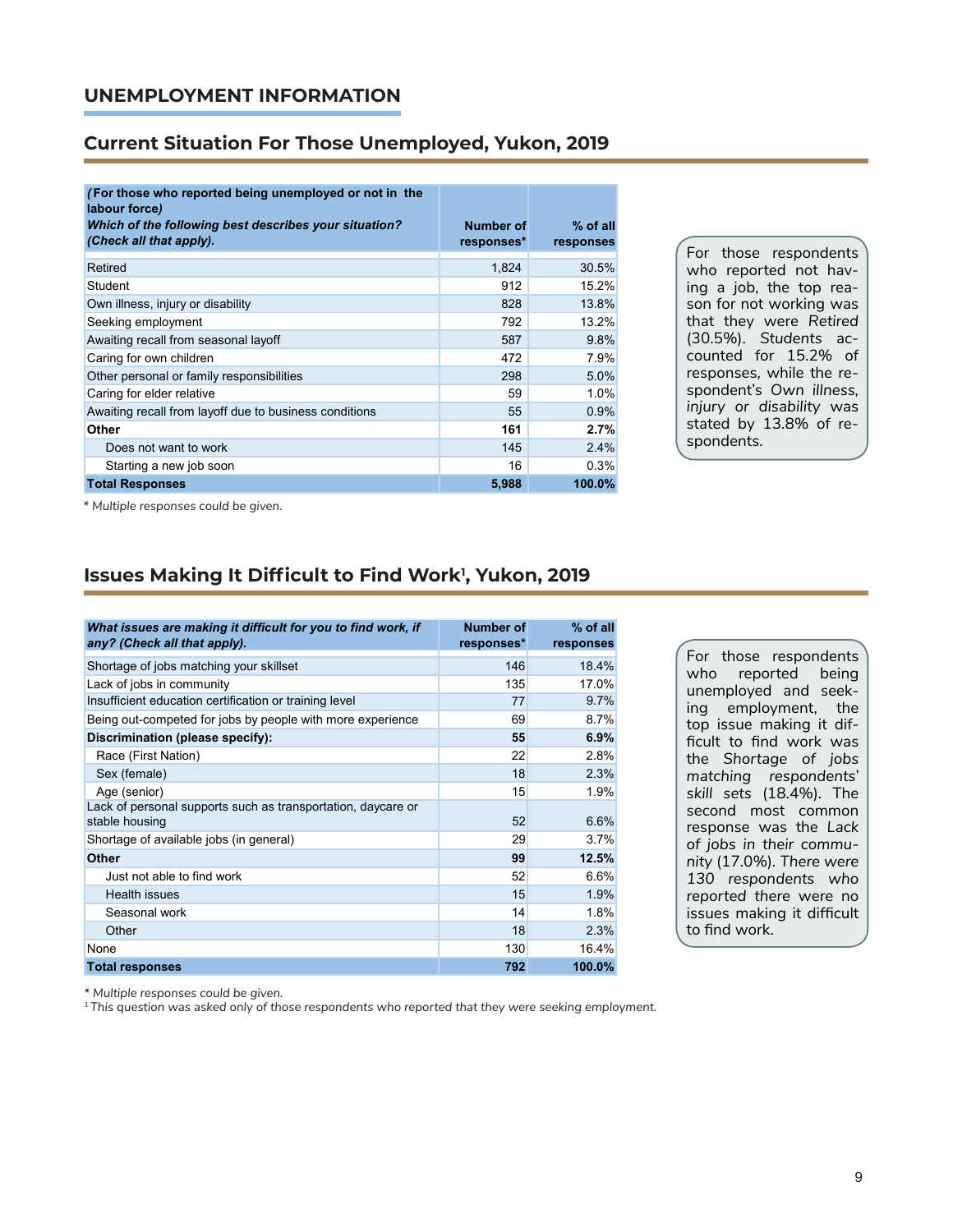### **Highest Level of Education Completed, Yukon, 2019**

| What is the highest level of formal education you have |               |        |  |  |
|--------------------------------------------------------|---------------|--------|--|--|
| completed?                                             | <b>Number</b> | $\%$   |  |  |
| Some elementary school                                 | 112           | 0.4%   |  |  |
| Some high school                                       | 1,589         | 5.6%   |  |  |
| High school diploma or certificate                     | 5,074         | 17.9%  |  |  |
| GED (General Education Diploma) or equivalent          | 447           | 1.6%   |  |  |
| Some trades or technical training                      | 234           | 0.8%   |  |  |
| Trades or technical certificate                        | 849           | 3.0%   |  |  |
| Trades or technical diploma                            | 775           | 2.7%   |  |  |
| Apprenticeship                                         | 715           | 2.5%   |  |  |
| Some college                                           | 2,067         | 7.3%   |  |  |
| 1-Year college certificate                             | 1,396         | 4.9%   |  |  |
| 2-3 Year college diploma                               | 3,597         | 12.7%  |  |  |
| 4-Year college diploma                                 | 262           | 0.9%   |  |  |
| Some university                                        | 1,615         | 5.7%   |  |  |
| Bachelor's degree                                      | 6,014         | 21.2%  |  |  |
| Master's degree                                        | 1,918         | 6.8%   |  |  |
| Doctoral degree                                        | 175           | 0.6%   |  |  |
| Professional degree (medicine, law)                    | 450           | 1.6%   |  |  |
| Other                                                  | 264           | 0.9%   |  |  |
| Don't know                                             | 112           | 0.4%   |  |  |
| Prefer not to say                                      | 644           | 2.3%   |  |  |
| Total                                                  | 28,310        | 100.0% |  |  |

Almost three-quarters (71.7%)\* of Yukoners aged 18 to 65 years reported having some post-secondary education and 30.2% had a *Bachelor's degree* or higher. 5.7% percent of the population in the age group 18 to 65 years had a *Trades certificate or diploma* with a further 2.5% reporting an *Apprenticeship* as their highest level of formal education.

\*Includes respondents who reported "*Other*" as their highest level of education.

## **Field of Study for Trades or Technical Certificate or Diploma, or Apprenticeship, Yukon, 2019**

| (For those reporting a trades or technical certificate or<br>diploma or apprenticeship)<br>In what field of study was your trades or technical<br>certificate, diploma or apprenticeship? | <b>Number</b> | $\%$   |
|-------------------------------------------------------------------------------------------------------------------------------------------------------------------------------------------|---------------|--------|
|                                                                                                                                                                                           |               |        |
| <b>Construction trades</b>                                                                                                                                                                | 846           | 36.2%  |
| Mechanic and repair technologies / technicians                                                                                                                                            | 564           | 24.1%  |
| Personal and culinary services                                                                                                                                                            | 190           | 8.1%   |
| Engineering technologies and engineering related fields                                                                                                                                   | 151           | 6.5%   |
| Agriculture, agriculture operations and related sciences                                                                                                                                  | 116           | 5.0%   |
| Precision production (welding, machining)                                                                                                                                                 | 77            | 3.3%   |
| Family and consumer sciences / human sciences                                                                                                                                             | 73            | 3.1%   |
| Health professions and related programs                                                                                                                                                   | 63            | 2.7%   |
| Business, management, marketing and related support services                                                                                                                              | 59            | 2.5%   |
| Transportation and materials moving                                                                                                                                                       | 54            | 2.3%   |
| Other                                                                                                                                                                                     | 104           | 4.5%   |
| Prefer not to say                                                                                                                                                                         | 41            | 1.8%   |
| <b>Total</b>                                                                                                                                                                              | 2,338         | 100.0% |

*Construction trades (36.2%)* was the most common field of study among those who reported completing a trade or technical certificate or diploma, or apprenticeship, while *Mechanic and repair technologies / technicians* accounted for 24.1% of all fields of study. The *Other* category included *lab tech, water tech, art, etc.*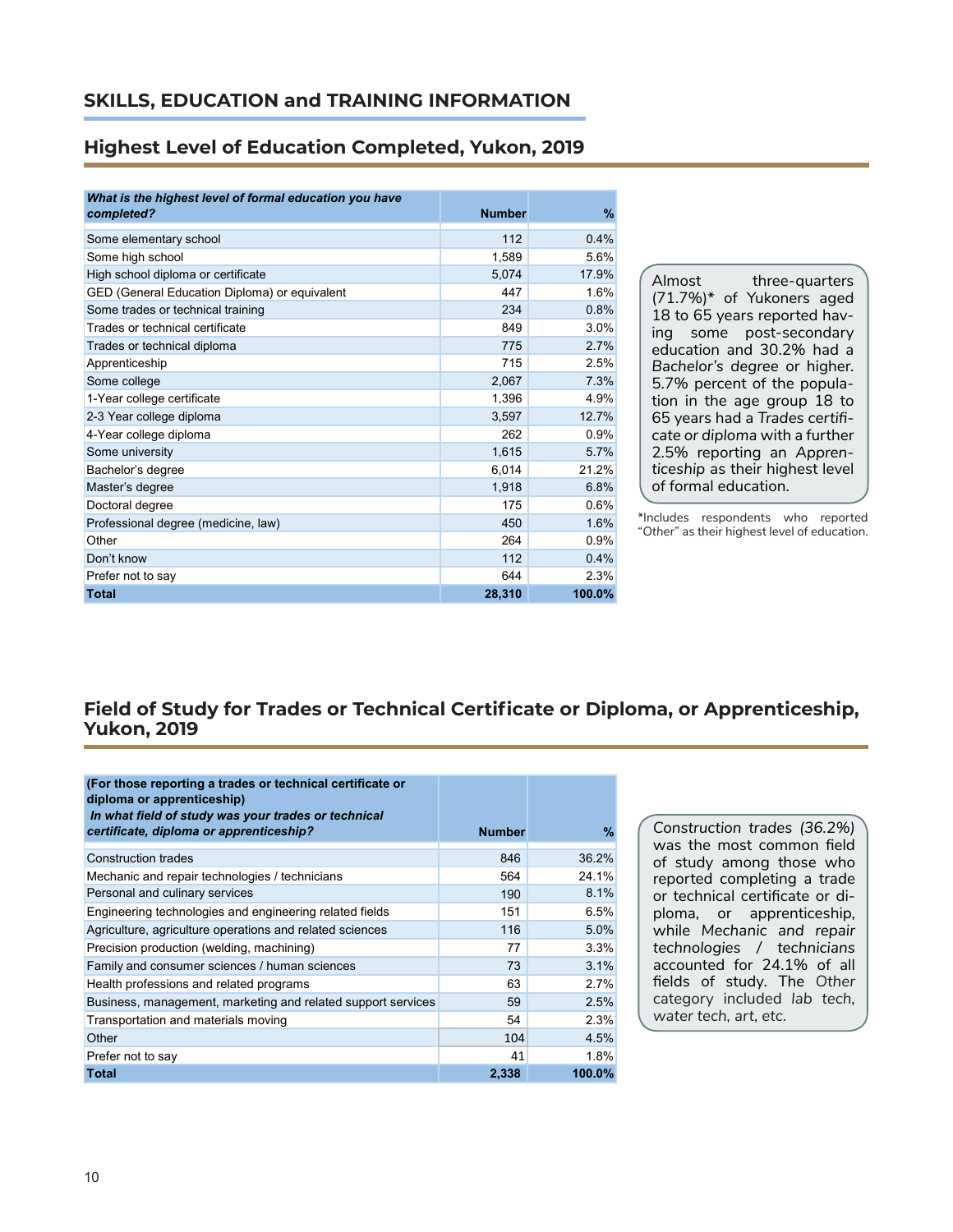## **Field of Study for College Certificate or Diploma, Yukon, 2019**

| (For those reporting a college certificate or diploma)<br>In what field of study was your college certificate or | <b>Number</b> | $\%$   |
|------------------------------------------------------------------------------------------------------------------|---------------|--------|
| diploma?                                                                                                         |               |        |
| Business, management, marketing and related support services                                                     | 1,821         | 34.7%  |
| Health professions and related programs                                                                          | 1,055         | 20.1%  |
| Computer and information sciences and support services                                                           | 352           | 6.7%   |
| Personal and culinary services                                                                                   | 302           | 5.8%   |
| Engineering technologies and engineering related fields                                                          | 258           | 4.9%   |
| Mechanic and repair technologies / technicians                                                                   | 253           | 4.8%   |
| Natural resources or urban planning programs                                                                     | 217           | 4.1%   |
| Teaching or education programs                                                                                   | 194           | 3.7%   |
| <b>Other</b>                                                                                                     | 768           | 14.6%  |
| Arts and skill (photography, fashion, etc.)                                                                      | 137           | 2.6%   |
| Activities and tourism                                                                                           | 80            | 1.5%   |
| Transportation related (other than driver's licence)                                                             | 68            | 1.3%   |
| Language, culture, history, social                                                                               | 66            | 1.3%   |
| Law related                                                                                                      | 12            | 0.2%   |
| Other                                                                                                            | 404           | 7.7%   |
| Don't Know                                                                                                       | 34            | 0.6%   |
| Total                                                                                                            | 5,255         | 100.0% |

Of the respondents who reported a college certificate or diploma as their highest level of education, 34.7% had their certificate or diploma in *Business, management, marketing and related support services*. The second most common college certificate or diploma was in *Health professions and related programs* (20.1%)*.*  The top field in the *Other* category was in *Arts and skill* (2.6%).

## **Field of Study for University Degree, Yukon, 2019**

| (For those reporting a university degree)<br>In what field of study was your highest university degree? | <b>Number</b> | $\frac{9}{6}$ |
|---------------------------------------------------------------------------------------------------------|---------------|---------------|
| Education                                                                                               | 1,100         | 12.9%         |
| Liberal arts and sciences, general studies and humanities                                               | 1,268         | 14.8%         |
| Health professions and related programs                                                                 | 1,681         | 19.6%         |
| Business, management, marketing and related support services                                            | 1,409         | 16.5%         |
| Social sciences                                                                                         | 524           | 6.1%          |
| Biological and biomedical sciences                                                                      | 392           | 4.6%          |
| Engineering                                                                                             | 470           | 5.5%          |
| Psychology                                                                                              | 236           | 2.8%          |
| Visual and performing arts                                                                              | 179           | 2.1%          |
| Computer and information sciences and support services                                                  | 157           | 1.8%          |
| Natural resources, conservation and agriculture                                                         | 681           | 8.0%          |
| Physical or life science and technology                                                                 | 184           | 2.1%          |
| <b>Other</b>                                                                                            | 259           | 3.0%          |
| Law related                                                                                             | 167           | 2.0%          |
| Other                                                                                                   | 92            | 1.1%          |
| Prefer not to say                                                                                       | 16            | 0.2%          |
| <b>Total</b>                                                                                            | 8,557         | 100.0%        |

Among the respondents who reported a university degree as their highest level of education, 19.6% had their degree in *Health professions and related programs*. The second most common field of study was *Business, management, marketing and related support services (*16.5%) followed by *Liberal arts and sciences, general studies and humanities* (14.8%).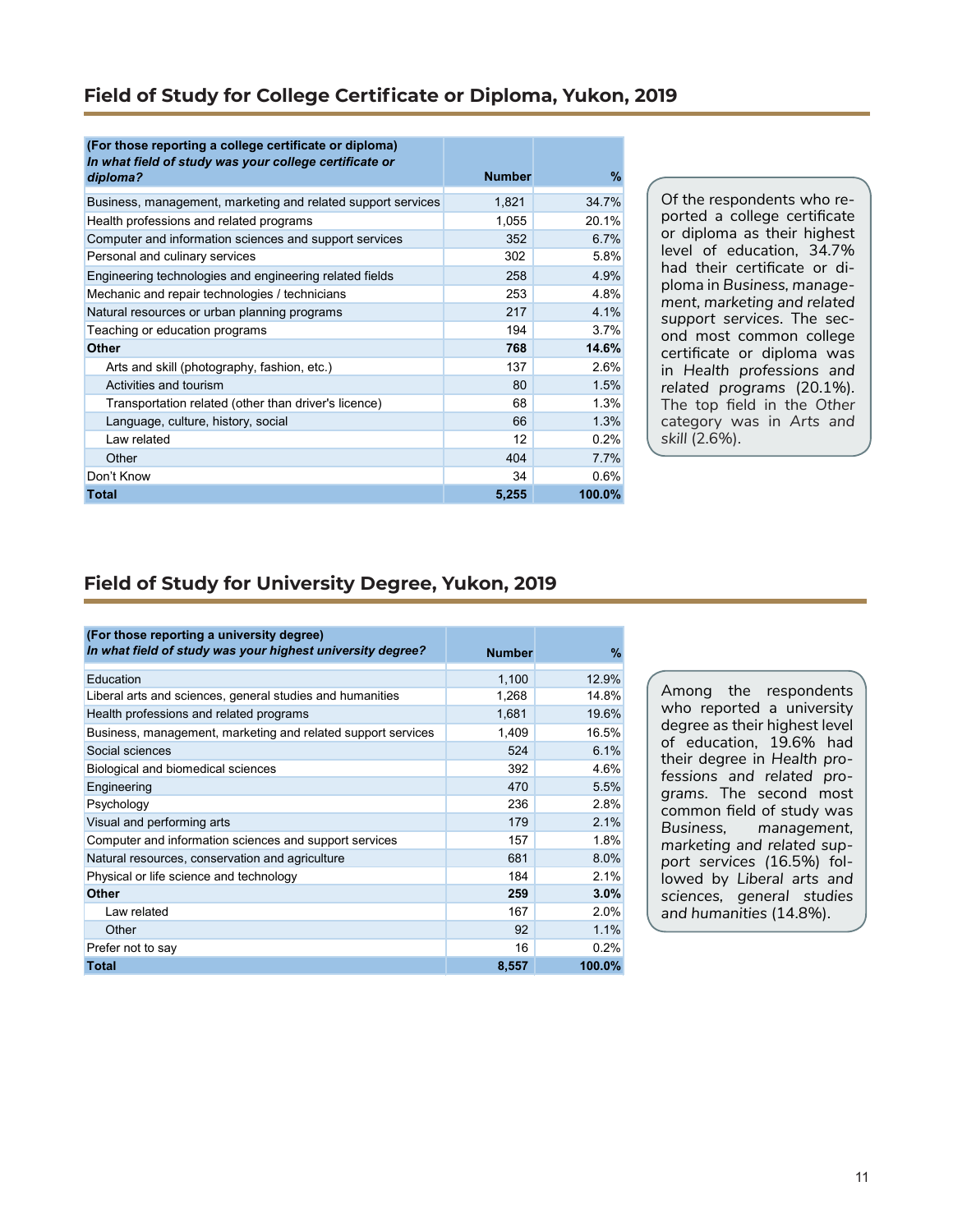## **Yukon College, Yukon, 2019**

|       | Was your highest formal education completed at Yukon College?                      | Yes <sup>1</sup>          |                  | $\mathsf{No}^\mathsf{T}$ |                  |
|-------|------------------------------------------------------------------------------------|---------------------------|------------------|--------------------------|------------------|
| NOC   |                                                                                    |                           |                  |                          |                  |
| Code  | <b>Occupation</b>                                                                  | Number <sup>2</sup>       | %                | Number <sup>2</sup>      | %                |
| 00    | Senior management occupations                                                      | 11                        | 4.7%             | 221                      | 95.3%            |
|       | 01-05 Specialized middle management occupations                                    | 55                        | 8.7%             | 570                      | 90.6%            |
| 06    | Middle management occupations in retail and wholesale trade                        | 62                        | 11.5%            | 479                      | 88.5%            |
|       | and customer services<br>Middle management occupations in trades, transportation,  |                           |                  |                          |                  |
| 07-09 | production and utilities                                                           | 52                        | 16.6%            | 262                      | 83.4%            |
| 11    | Professional occupations in business and finance                                   | 359                       | 44.0%            | 456                      | 56.0%            |
| 12    | Administrative and financial supervisors and administrative<br>occupations         | 328                       | 30.3%            | 754                      | 69.7%            |
| 13    | Finance, insurance and related business administrative<br>occupations              | 83                        | 38.2%            | 134                      | 61.8%            |
| 14    | Office support occupations                                                         | 219                       | 27.5%            | 578                      | 72.5%            |
| 15    | Distribution, tracking and scheduling co-ordination occupations                    | $\overline{0}$            | 0.0%             | 119                      | 100.0%           |
| 21    | Professional occupations in natural and applied sciences                           | 29                        | 5.3%             | 521                      | 94.7%            |
| 22    | Technical occupations related to natural and applied sciences                      | 103                       | 13.6%            | 657                      | 86.4%            |
| 30    | Professional occupations in nursing                                                | $\overline{0}$            | 0.0%             | 459                      | 100.0%           |
| 31    | Professional occupations in health (except nursing)                                | $\overline{0}$            | 0.0%             | 376                      | 100.0%           |
| 32    | Technical occupations in health                                                    | 14                        | 5.0%             | 266                      | 95.0%            |
| 34    | Assisting occupations in support of health service                                 | 213                       | 63.4%            | 123                      | 36.6%            |
| 40    | Professional occupations in education services                                     | 11                        | 1.7%             | 627                      | 98.3%            |
| 41    | Professional occupations in law and social, community and<br>government services   | 250                       | 12.9%            | 1,619                    | 83.8%            |
| 42    | Paraprofessional occupations in legal, social, community and<br>education services | 146                       | 27.7%            | 382                      | 72.3%            |
| 43    | Occupations in front-line public protection services                               | $\Omega$                  | 0.0%             | 33                       | 100.0%           |
| 44    | Care providers and educational, legal and public protection<br>support occupations | 81                        | 23.0%            | 271                      | 77.0%            |
| 51    | Professional occupations in art and culture                                        | 34                        | 12.3%            | 242                      | 87.7%            |
| 52    | Technical occupations in art, culture, recreation and sport                        | 39                        | 14.3%            | 234                      | 85.7%            |
| 62    | Retail sales supervisors and specialized sales occupations                         | 53                        | 22.6%            | 181                      | 77.4%            |
| 63    | Service supervisors and specialized service occupations                            | 0                         | 0.0%             | 509                      | 100.0%           |
| 64    | Sales representatives and salespersons - wholesale and retail<br>trade             | $\mathbf 0$               | $0.0\%$          | 117                      | 100.0%           |
|       | Service representatives and other customer and personal                            |                           |                  |                          |                  |
| 65    | services occupations                                                               | 82                        | 17.7%            | 382                      | 82.3%            |
| 66    | Sales support occupations                                                          | 81                        | 22.0%            | 288                      | 78.0%            |
| 67    | Service support and other service occupations, n.e.c.                              | 104                       | 16.9%            | 466                      | 75.6%            |
| 72    | Industrial, electrical and construction trades                                     | 183                       | 21.3%            | 677                      | 78.7%            |
| 73    | Maintenance and equipment operation trades                                         | 110                       | 16.9%            | 542                      | 83.1%            |
| 74    | Other installers, repairers and servicers and material handlers                    | $\mathsf{x}$              | X                | X                        | $\mathsf{x}$     |
| 75    | Transport and heavy equipment operation and related<br>maintenance occupations     | 180                       | 30.4%            | 402                      | 67.9%            |
| 76    | Trades helpers, construction labourers and related occupations                     | 11                        | 8.2%             | 109                      | 81.3%            |
|       | Supervisors and technical occupations in natural resources,                        |                           |                  |                          |                  |
| 82    | agriculture and related production                                                 | X                         | X                | X                        | X                |
| 84    | Workers in natural resources, agriculture and related production                   | $\boldsymbol{\mathsf{x}}$ | $\mathsf{x}$     | X                        | $\boldsymbol{x}$ |
| 86    | Harvesting, landscaping and natural resources labourers                            | X                         | x                | x                        | $\boldsymbol{x}$ |
|       | Processing, manufacturing and utilities supervisors and central                    |                           |                  |                          |                  |
| 92    | control operators                                                                  | X                         | $\mathsf{x}$     | X                        | x                |
| 95    | Assemblers in manufacturing                                                        | x                         | $\boldsymbol{x}$ | X                        | $\boldsymbol{x}$ |
| 96    | Labourers in processing, manufacturing and utilities<br><b>Total</b>               | $\mathsf{x}$<br>3,104     | x                | X<br>13,420              | $\mathsf{x}$     |
|       |                                                                                    |                           | 18.6%            |                          | 80.6%            |

*Was your highest formal education completed at Yukon College?*



About one in five (18.6%) Yukoners had their highest level of formal education completed at Yukon College. The occupation with the highest proportion of Yukoners completing their highest level of education at Yukon College, was *Assisting occupations in support of health service*  (63.4%) followed by *Professional occupations in business and finance* at 44.0%.

There were six occupations for which no Yukoner completed their highest level of education at Yukon College.

 $x =$ suppressed

1 The sum of the *Yes* and *No* answers may not total 100% because of respondents *who didn't know* or *preferred not to say* are not displayed.

<sup>2</sup> Does not include those with less than some post-secondary education (does include GED) or with a degree in Engineering.

n.e.c.= not elsewhere classified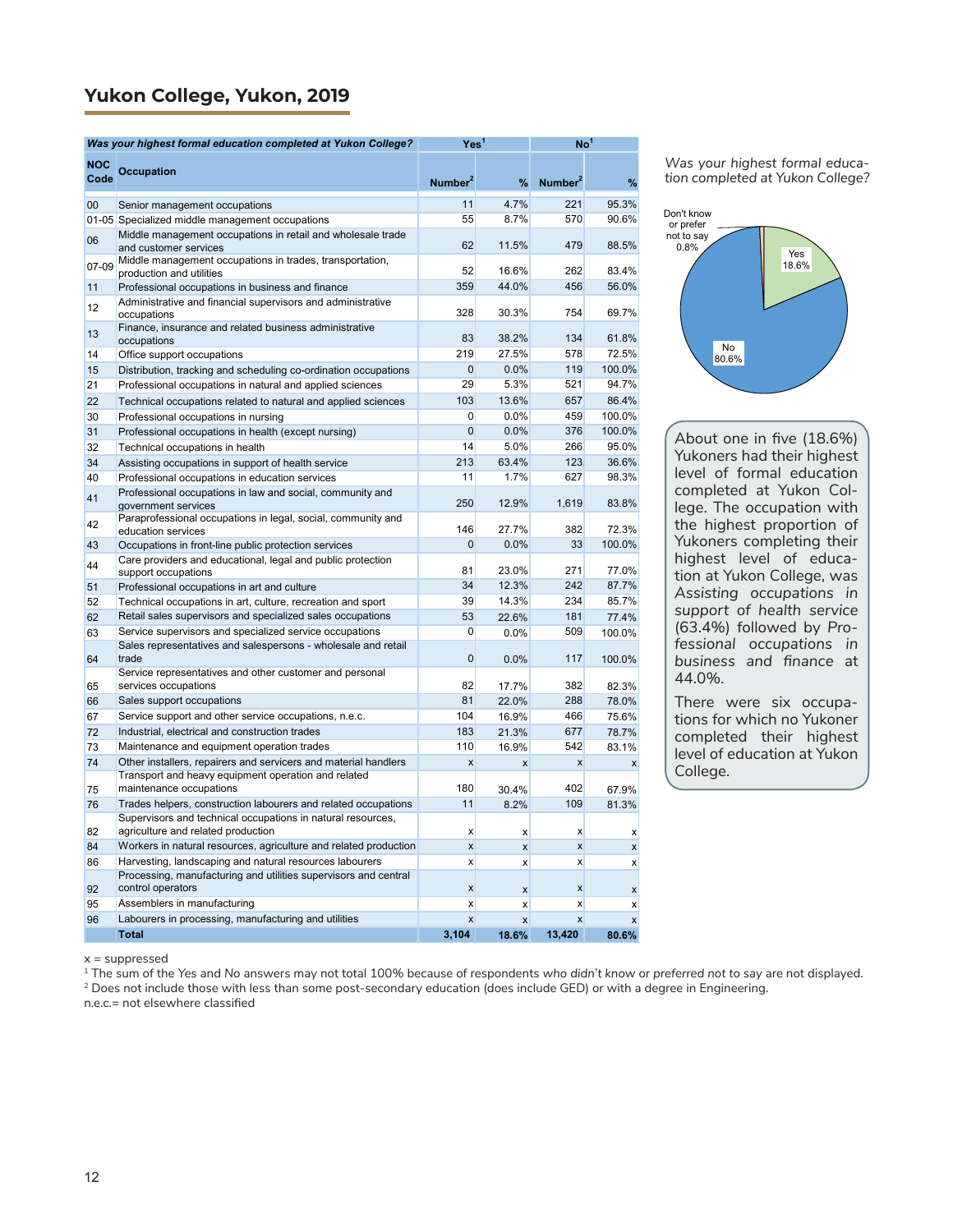## **Training Taken Outside the Yukon, 2019**

*Have you left the Yukon for training in the past and then returned?*



| (For those who left the Yukon in order to take training)<br>For what reasons did you return to Yukon? (Check all that<br>apply) | Number of<br>responses* | $%$ of all<br>respondents |
|---------------------------------------------------------------------------------------------------------------------------------|-------------------------|---------------------------|
| Returned home                                                                                                                   | 3,696                   | 59.0%                     |
| Work                                                                                                                            | 3,588                   | 57.3%                     |
| Family                                                                                                                          | 2,790                   | 44.6%                     |
| Other (please specify):                                                                                                         | 478                     | 7.6%                      |
| Like or love the Yukon                                                                                                          | 200                     | 3.2%                      |
| Currently studying                                                                                                              | 14                      | 0.2%                      |
| Other                                                                                                                           | 263                     | 4.2%                      |

*\* Multiple responses could be given.*

Almost one-third (29.1%) of respondents left Yukon to take training and returned. Of them, 59.0% said they returned back to Yukon because it was their *home*, 57.3% returned to *work, and* 44.6% returned to rejoin their *family* (note: multiple responses were allowed).

# **Computer Skills, Yukon, 2019**

| Which of the following computer skills do you have?<br>(Check all that apply) | <b>Number of</b><br>responses* | $%$ of all<br>respondents |
|-------------------------------------------------------------------------------|--------------------------------|---------------------------|
| No computer skills                                                            | 594                            | 2.1%                      |
| Basic computer operation                                                      | 10.769                         | 38.0%                     |
| Internet search skills                                                        | 21.933                         | 77.5%                     |
| Word processing skills                                                        | 20.252                         | 71.5%                     |
| Spreadsheet or database skills                                                | 16,690                         | 59.0%                     |
| Computer technical skills                                                     | 9.614                          | 34.0%                     |
| Coding and programming skills                                                 | 3.426                          | 12.1%                     |

The vast majority of Yukoners aged 18 to 65 years had at least some computer skills, with 77.5% reporting *Internet search skills*, and 71.5% reporting *Word processing skills.*

*\* Multiple responses were allowed for all response options other than "No computer skills" and "Basic computer operation". In previous years,*  multiple responses were allowed for all response options other than "No computer skills". Therefore, the data in this table are not comparable *to the results of the previous cycles of the survey.*

#### **Internet Search Skills, Yukon, 2019**

| (For those who reported having internet search skills)<br>Would you describe your internet search skills as basic,<br>intermediate or advanced? | <b>Number</b> | %      |
|-------------------------------------------------------------------------------------------------------------------------------------------------|---------------|--------|
| Basic (using basic search engines such as Google, Yahoo, etc.)                                                                                  | 4.847         | 22.1%  |
| Intermediate (extracting information from the internet using<br>search engines based on specific needs)                                         | 9.222         | 42.0%  |
| Advanced (literature reviews, etc.)                                                                                                             | 7.747         | 35.3%  |
| Don't know/Prefer not to say                                                                                                                    | 117           | 0.5%   |
| <b>Total</b>                                                                                                                                    | 21.933        | 100.0% |

Of the 21,933 Yukoners in the 18- to 65-year age group with internet search skills*,* 42.0% had *Intermediate* level skills, while 35.3% had *Advanced* level skills.

# **Word Processing Skills, Yukon, 2019**

| (For those who reported having word processing skills)<br>Would you describe your word processing skills as basic,<br>intermediate or advanced? | <b>Number</b> | $\%$   |
|-------------------------------------------------------------------------------------------------------------------------------------------------|---------------|--------|
| Basic (writing letters and essays, etc.)                                                                                                        | 4.237         | 20.9%  |
| Intermediate (customizing toolbars, inserting tables and graphs,<br>etc.)                                                                       | 9,038         | 44.6%  |
| Advanced (formatting complex documents that require a table<br>of contents, footnotes, endnotes, bookmarks, creating graphic                    |               |        |
| effects, etc.)                                                                                                                                  | 6,906         | 34.1%  |
| Don't know/Prefer not to say                                                                                                                    | 71            | 0.4%   |
| <b>Total</b>                                                                                                                                    | 20,252        | 100.0% |

Of the 20,252 Yukoners aged 18 to 65 years with word processing skills, 44.6% had *Intermediate* level skills, while 34.1% had *Advanced*  level skills.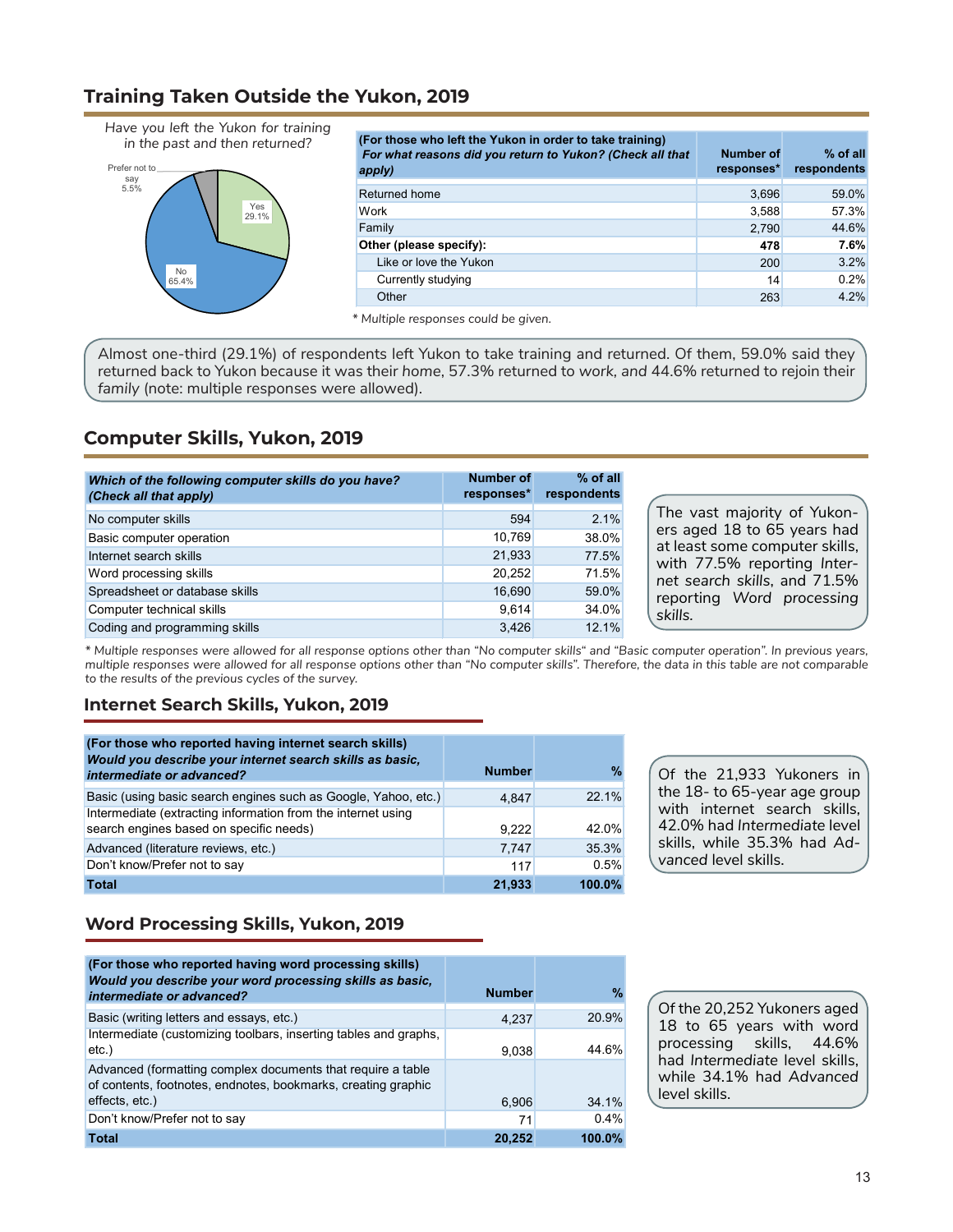#### **Spreadsheet or Database Skills, Yukon, 2019**

| (For those who reported having spreadsheet or database)<br>skills)<br>Would you describe your spreadsheet or database skills as<br>basic, intermediate or advanced? | <b>Number</b> | %         |
|---------------------------------------------------------------------------------------------------------------------------------------------------------------------|---------------|-----------|
| Basic (using data tables and forms; data entry; using simple<br>functions such as addition, subtraction and multiplication;<br>printing data, etc.)                 | 5.128         | 30.7%     |
| Intermediate (creating data tables, forms and reports; working<br>with multiple worksheets/forms; data manipulation, etc.)                                          | 8.475         | 50.8%     |
| Advanced (automating operations, creating and managing<br>macros and/or visual basic for applications, etc.)                                                        | 3,028         | 18.1%     |
| Don't know/Prefer not to say                                                                                                                                        | 59            | $0.4\%$   |
| <b>Total</b>                                                                                                                                                        | 16.690        | $100.0\%$ |

Of the 16,690 Yukoners in the 18- to 65-year age group with spreadsheet or database skills, 50.8% had *Intermediate* level skills, while 30.7% had *Basic* level skills.

#### **Computer Technical Skills, Yukon, 2019**

| (For those who reported having computer technical skills)<br>Would you describe your computer technical skills as<br>basic, intermediate or advanced? | <b>Number</b> | %       |
|-------------------------------------------------------------------------------------------------------------------------------------------------------|---------------|---------|
| Basic (troubleshooting, etc.)                                                                                                                         | 3.829         | 39.8%   |
| Intermediate (removing viruses and resolving minor software<br>issues; understanding how applications function, etc.)                                 | 3.562         | 371%    |
| Advanced (resolving major hardware/software issues, replacing<br>components and applications, etc.)                                                   | 2,180         | 22.7%   |
| Don't know/Prefer not to say                                                                                                                          | 43            | $0.4\%$ |
| <b>Total</b>                                                                                                                                          | 9.614         | 100.0%  |

Of the 9,614 Yukoners aged 18 to 65 years with computer technical skills, 39.8% had *Basic* level skills, followed by *Intermediate* level skills (37.1%).

## **Coding and Programming Skills, Yukon, 2019**

| (For those who reported having coding and programming<br>skills)<br>Would you describe your spreadsheet or database skills<br>as basic, intermediate or advanced? | <b>Number</b> | %      |
|-------------------------------------------------------------------------------------------------------------------------------------------------------------------|---------------|--------|
| Basic (using simple logic)                                                                                                                                        | 1,803         | 52.6%  |
| Intermediate (using complex logic, simple macros, etc.)                                                                                                           | 999           | 29.2%  |
| Advanced (developing and managing complex applications,<br>complex macros and SQL, etc.)                                                                          | 625           | 18.2%  |
| <b>Total</b>                                                                                                                                                      | 3,426         | 100.0% |

Of the 3,426 Yukoners in the 18- to 65-year age group with coding and programming skills, 52.6% had *Basic*  level skills, while 29.2% had *Intermediate* level skills.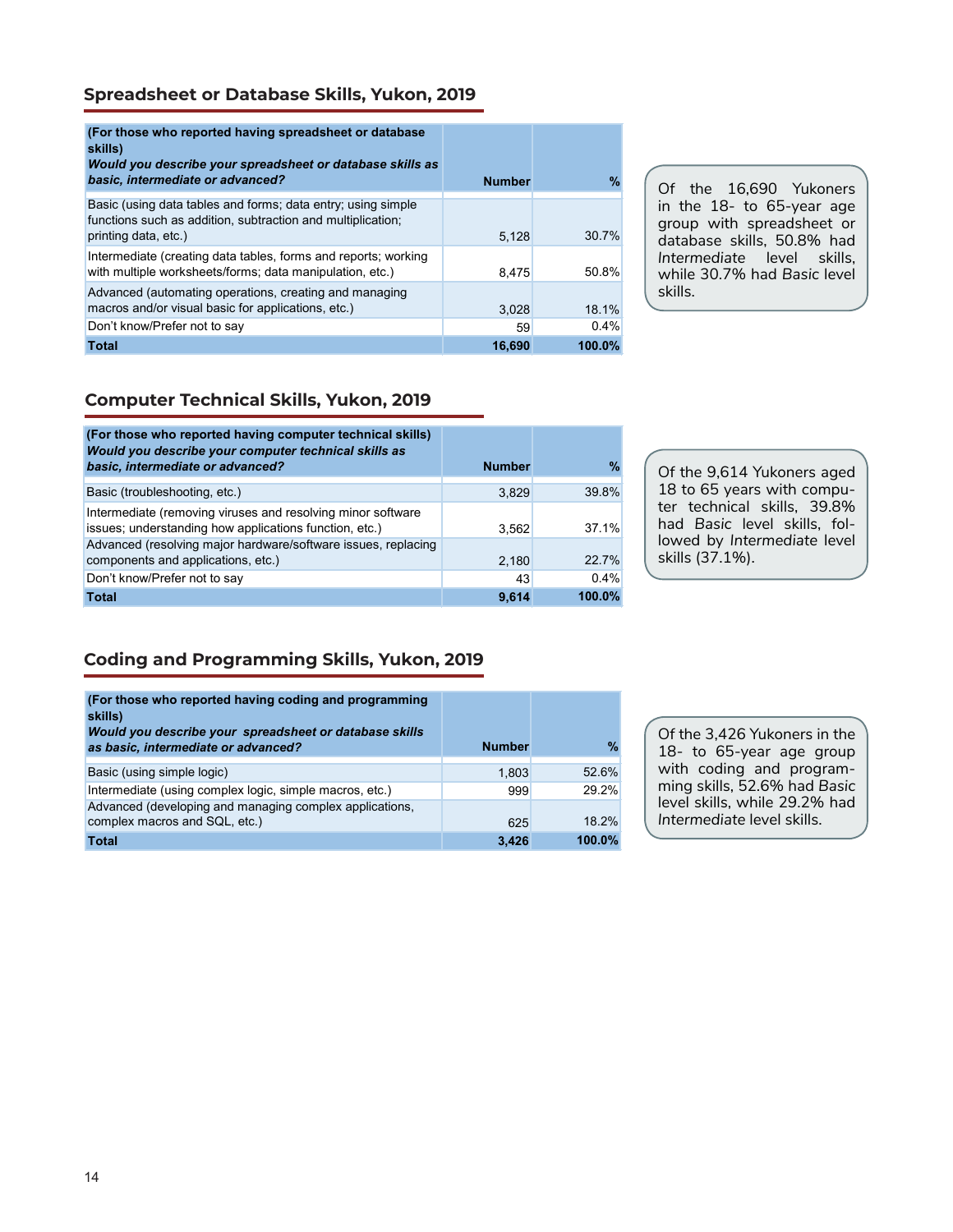#### **Current Students, Yukon, 2019**



In 2019, 10.6% of Yukoners aged 18 to 65 years were students either at a school, at a college, or at a university.

\*The majority of university students would not be included in this figure as they would not have been in the Yukon at the time of the survey.

## **Full-time and Part-time Students, Yukon, 2019**

(For those who reported currently being a student) *Are you a full-time or part-time student?*



Of the Yukoners in the 18- to 65- year age group who were students in the fall of 2019, 53.2% were full-time students.

*Note: A full-time student is one who is carrying the equivalent of 3 or more courses in a term.*

#### **Type of School, Yukon, 2019**

| (For those who reported currently being a student)<br>What kind of school is it? | <b>Number</b> | $\%$   |
|----------------------------------------------------------------------------------|---------------|--------|
| Grade school (K to 12)                                                           | 63            | 2.1%   |
| College                                                                          | 1.292         | 43.7%  |
| University*                                                                      | 1.238         | 41.8%  |
| Specialized or technical school**                                                | 321           | 10.8%  |
| Don't know                                                                       | 45            | 1.5%   |
| <b>Total</b>                                                                     | 2.959         | 100.0% |

Students attending colleges accounted for 43.7% of all students, followed by 41.8% attending universities.

\*The majority of university students would not be included in this figure as they would not have been in the Yukon at the time of the survey.

*\*\* Specialized or technical school includes flight school, technical training provided by employer etc.*